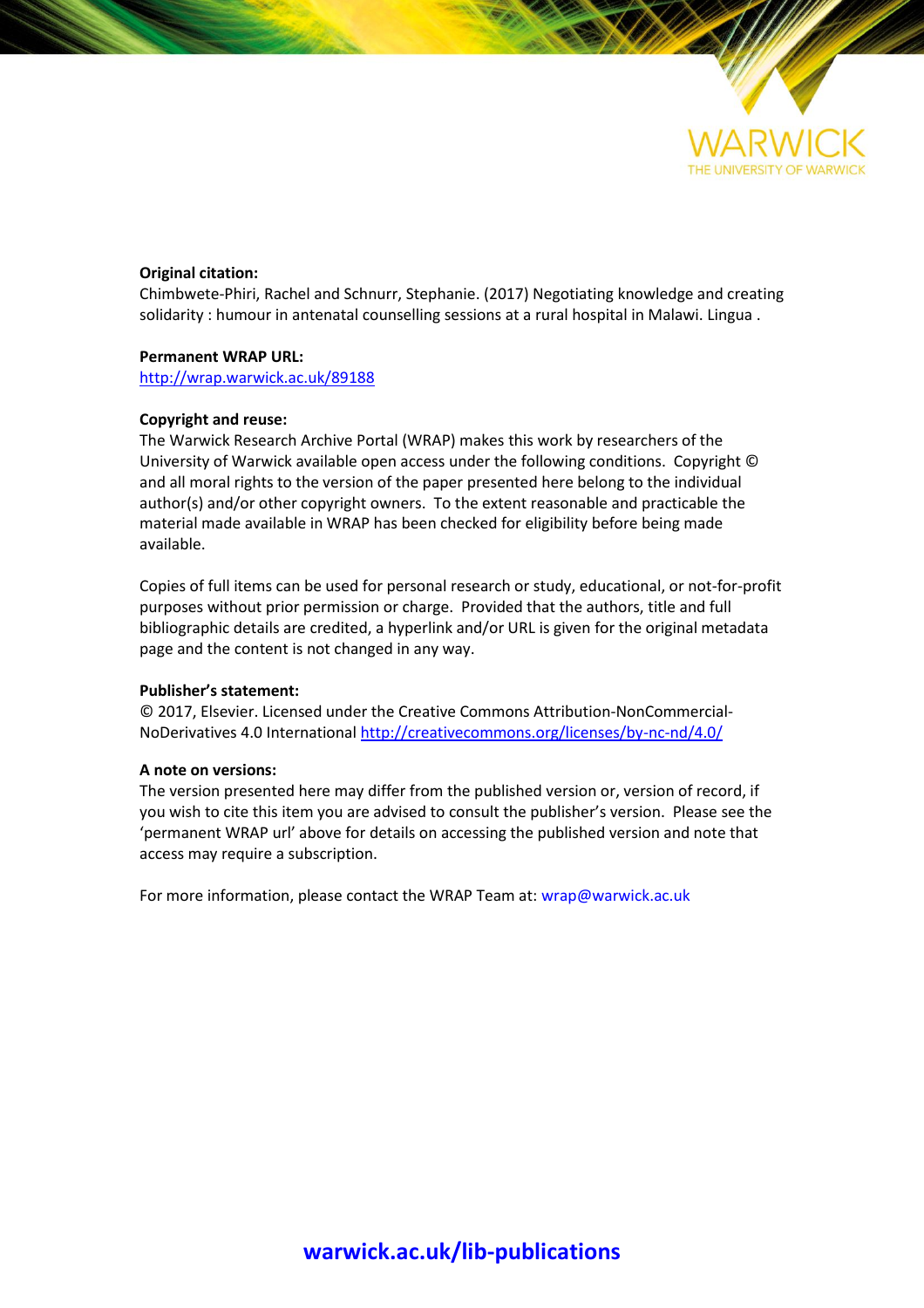| 1                   | Negotiating knowledge and creating solidarity:                         |
|---------------------|------------------------------------------------------------------------|
| $\overline{2}$      | Humour in antenatal counselling sessions at a rural hospital in Malawi |
| 3<br>$\overline{4}$ | Rachel Chimbwete-Phiri & Stephanie Schnurr <sup>1</sup>                |
| -5                  |                                                                        |
| -6                  |                                                                        |

## **Abstract**

 This paper explores the role of humour in the largely under-researched context of HIV/AIDS consultations in Malawi. Drawing on audio-recordings of seven antenatal HIV/AIDS counselling sessions conducted in Chichewa (Malawi's national language) in a rural hospital, we illustrate how the counsellors skilfully utilise the multiple and often contradictory functions of humour (Schnurr and Plester 2017) to engage the pregnant women in the negotiation of knowledge and to ensure they have understood vital information about 14 preventing HIV/AIDS from spreading to their unborn child. The counsellors in these sessions use humour to reinforce solidarity, create a friendly atmosphere, and facilitate the discussion of sensitive or taboo topics, as well as to criticise and rebuke the pregnant women for their lack of knowledge of HIV/AIDS, their lifestyle, and their lack of engagement with the counselling. Due to its capacity to realise these highly ambiguous functions – sometimes simultaneously – humour is an excellent means to assist the counsellors in achieving their objectives.

 **Key words**: humour, teasing, self-denigrating humour, laughter, HIV/AIDS discourse, negotiating knowledge, solidarity

## **Introduction**

 Although humour is widely acknowledged to perform multiple beneficial functions in medical settings, most of what has been written about humour in this context comes from medical researchers and practitioners (e.g. Berger et al. 2004; Houston et al. 1998; Granek-Catarivas et al. 2005) and from researchers within psychology (e.g. Sala et al. 2002; Martin 2001) and sociology (e.g. Sanders 2004). Many of these studies have identified and described some of the benefits of humour on well-being and (perceived) health of the patients (e.g. Bennet 2003; Bennet and Lengacher 2006; Boyle and Joss-Reid 2004; Granek-Catarivas et al. 2005).

<sup>&</sup>lt;sup>1</sup> Applied Linguistics, University of Warwick, Coventry CV4 7AL, UK; s.schnurr@warwick.ac.uk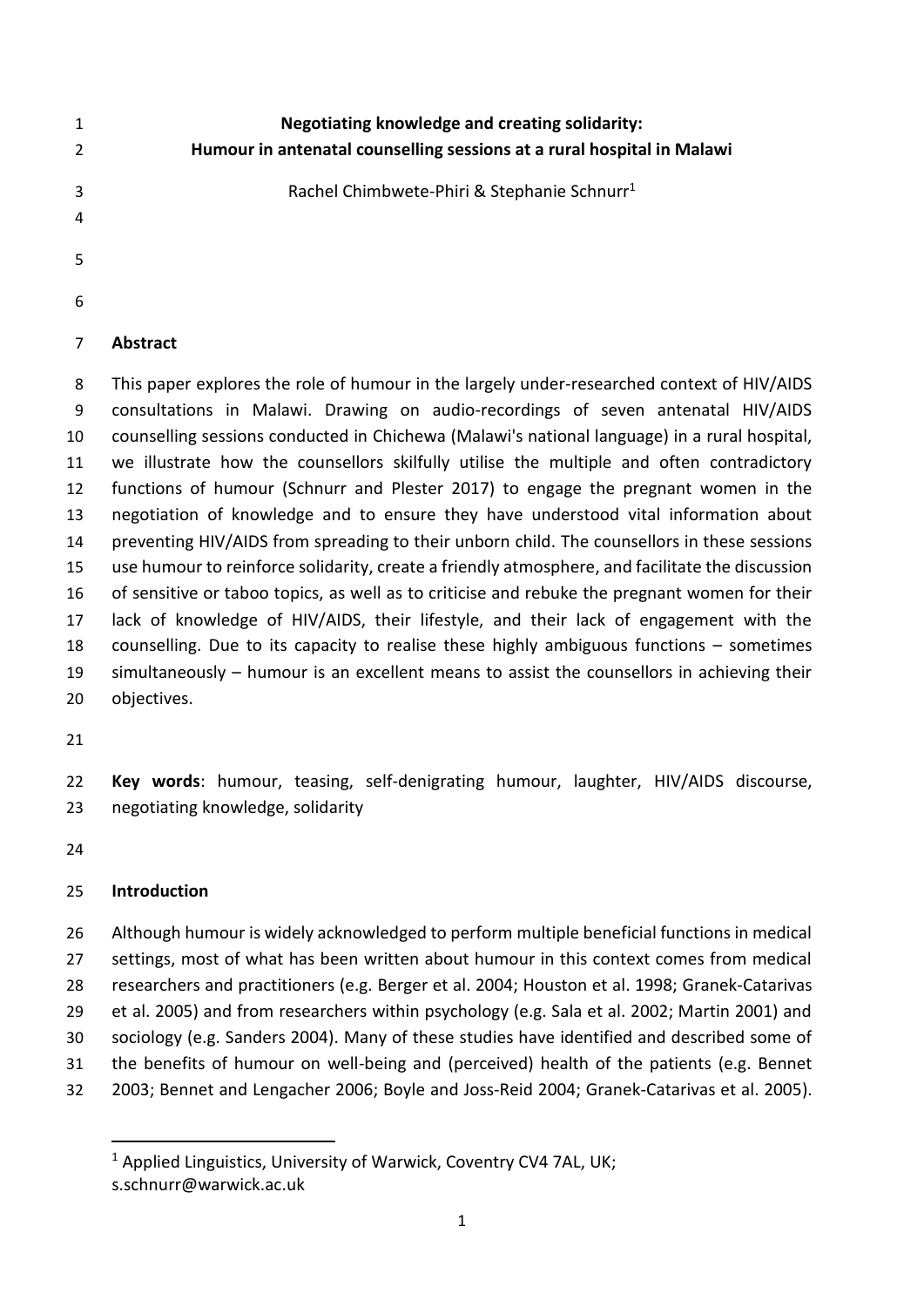For example, humour has been repeatedly found to help patients manage stress and pain, and to increase their pain tolerance (e.g. Stuber et al. 2009). Moreover, "the propensity to laugh may contribute to cardioprotection" (Clark et al. 2001: 87). Further positive effects of using humour towards patients are described in Adams (2002), who advocates the so-called 'clown-therapy', where health care professionals or volunteers dress up as clowns and visit patients – especially in paediatric wards in hospitals (see also Koller and Gryski 2008). However, in a critical review of previous studies, Martin (2001) finds inconclusive empirical 40 evidence for the beneficial effects of humour and laughter, and calls for more research on this topic.

 Studies that have focused on the effects of humour on healthcare providers, rather than patients, have also identified a wide range of benefits, such as assisting these professionals in dealing with the stress associated with their job (Bennet 2003; Coser 1960; McCreaddie and Wiggins 2008; Scott 2007), facilitating the management of their own emotions and those of others (Francis et al. 1999), and "subverting or challenging existing professional hierarchies" (Griffiths 1998: 874).

 However, in spite of the considerable attention that humour and laughter have received by these scholars and practitioners, discourse analysts have largely overlooked these discursive strategies in their investigations of language use in medical settings. A few exceptions are Pizzini (1991) who analyses the occurrence of humour in obstetrical and gynaecological settings, Du Pré and Beck (1997), who look at the use of self-disparaging humour in consultations with a family physician, and Haakana (2001, 2002), Zayts and Schnurr (2011, 2016) and Rees and Monrouxe (2010) who investigate the use of laughter by nurses and patients. Pizzini (1991) observes that physicians tend to use most humour before and after the critical phases of childbirth thus enabling them to relieve some stress and tension, while Du Pré and Beck (1997) find that patients who claim disproportionate responsibility for actions with potentially negative consequences – sometimes accompanied by humour and/or laughter – often receive emphatic compliments and reassurance from their family doctor, rather than criticism. Haakana (2001, 2002) argues that laughter is often used to mitigate embarrassing, sensitive or painful aspects and to create alignment between participants, and Zayts and Schnurr (2011) show that nurses frequently employ laughter to facilitate their clients' decision making and to assist them in making autonomous choices. In their most recent work, Zayts and Schnurr (2017) describe some of the ways in which laughter is a valuable resource for the healthcare providers and the patients when managing risk talk and negotiating deontic authority. In a study of laughter in bedside teaching encounters, Rees and Monrouxe (2010: 3384) observe that teasing and laughter are used by the medical students, patients and doctors involved in the learning triad as a means to "maintain or subvert existing power asymmetries, to construct identities […] and to construct gender by performing masculinity or femininity." These studies illustrate that humour and laughter in medical contexts may contribute to constructing affiliation between interlocutors (and hence build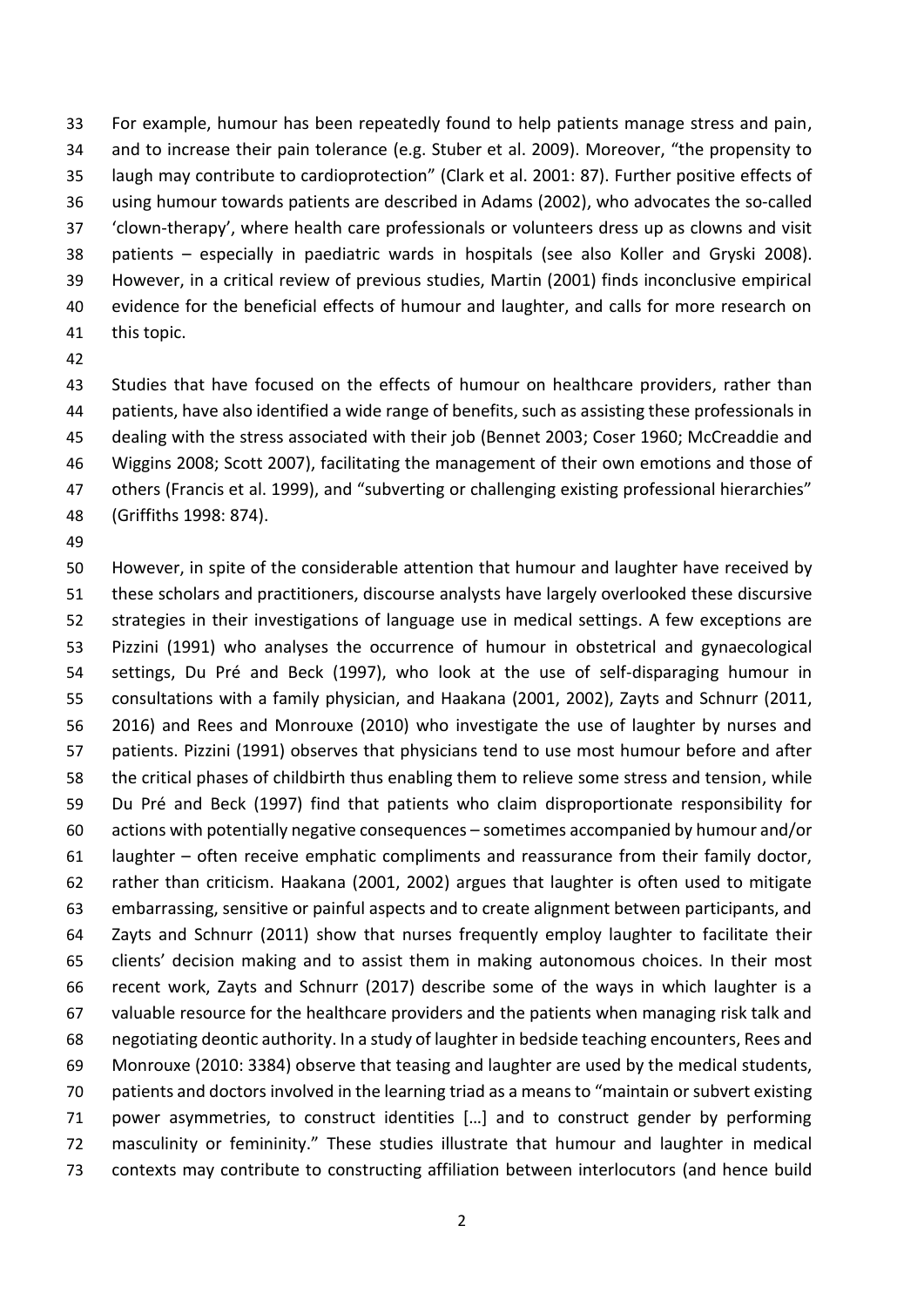- rapport), or may result in disaffiliation especially in those cases where the patients challenge
- the nurses' institutional authority.
- While most of these studies focus on laughter in medical encounters, the discursive strategy of humour remains noticeably under-researched in this context. This paper aims to address this dearth of discourse analytic studies on humour in medical encounters by exploring the role of this multi-facetted discursive strategy in the largely neglected context of HIV/AIDS consultations in Malawi.
- 

# *HIV/AIDS consultations in Malawi*

Malawi is a developing country with a population of 13,066,320 (National Statistical Office

2008). Like in many of its neighbouring countries HIV/AIDS is the most common disease in

 Malawi (Bowie and Mwase 2011), and the public healthcare system is suffering under funding 86 problems leading to drug shortages and limited health personnel (Ministry of health (MOH),

2011; McCoy e al. 2004; Bowie and Mwase, 2011).

88 In order to address these issues, Malawi has developed a model which incorporates HIV treatment, prevention of mother to child transmission, and primary care of other health problems in one clinic. This integrated approach includes, among others, a family-care programme model, family planning, and anti-retroviral therapy for all HIV infected patients (PEPFAR 2013). The data that we look at in this paper is taken from antenatal HIV/AIDS counselling and educational talks which are part of the prevention of mother to child transmission programme.

 Compliance with these HIV/AIDS programmes is relatively low, with only 40% of qualifying mothers following the full recommendations of the programme (MOH 2012), and many others dropping out – largely due to cultural, religious and educational factors (MOH 2011; MOH 2012). In the Zomba district, where our study was conducted, only 18% of HIV infected mothers adhered to the programme's recommendations (van Lettow et al. 2011). This is particularly noteworthy since the lack of adherence to HIV/AIDS treatment is one of the big issues that public health services in Malawi are struggling with. In this study, we argue that a better understanding of the ways in which healthcare professionals and clients participate in these consultations, and how they negotiate their (sometimes different) knowledge about HIV/AIDS in these encounters, is crucial for improving these services, which can ultimately lead to increased patient participation and enhanced adherence to treatment.

# *Negotiating knowledge in these HIV/AIDS consultations*

 In Malawi there are numerous HIV/AIDS campaigns, which compete for people's attention. However, this multitude of campaigns has backfired and resulted in an 'AIDS fatigue' which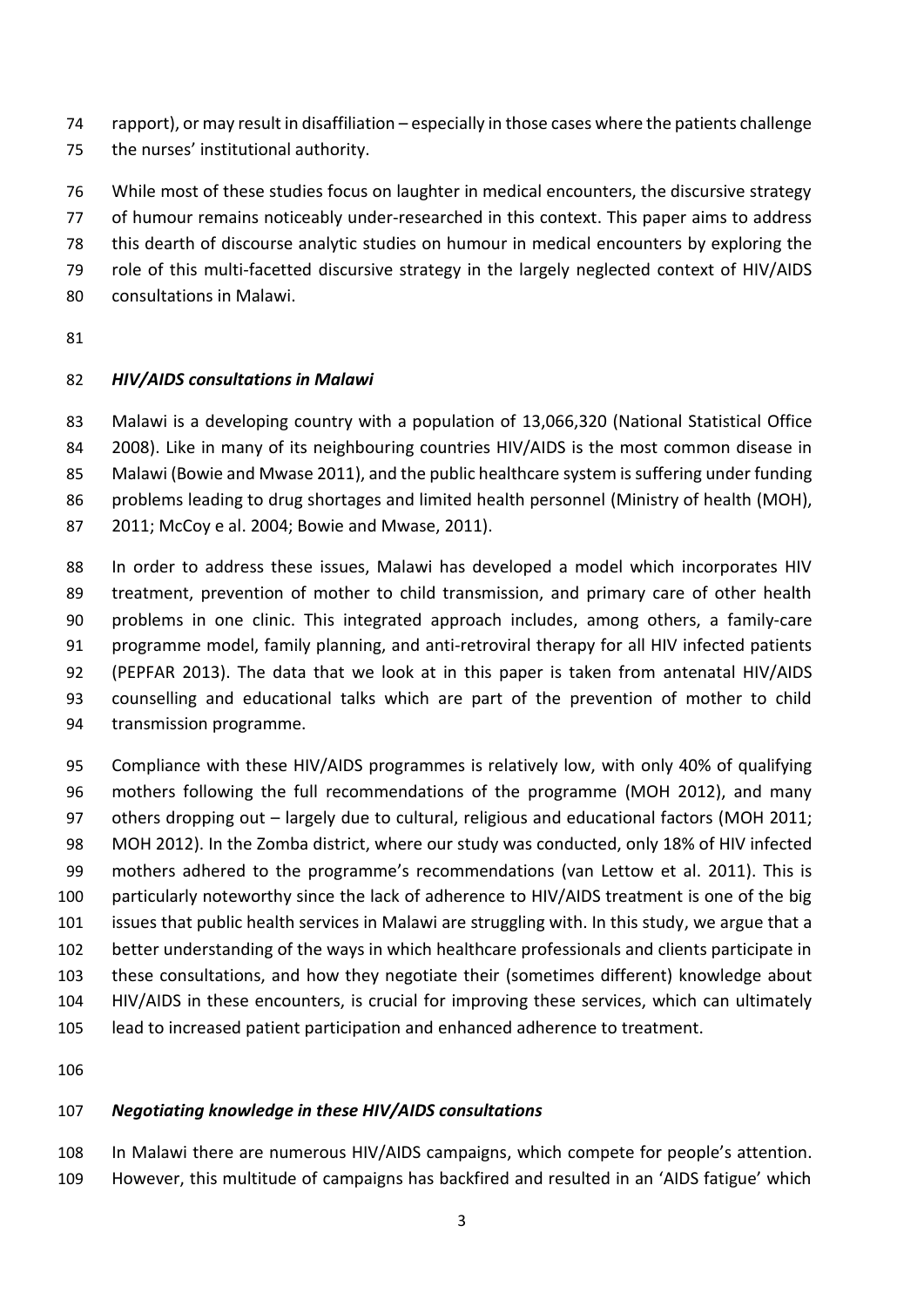has witnessed a general decreasing interest in information about HIV/AIDS (Mitchell and Smith 2003; Mitchell et al. 2010). Healthcare practitioners play a particularly crucial role in the provision of HIV/AIDS services as they are the main source of information for most people (SSDI 2013; Penn et al. 2011; Donalue et al. 2012; Kawale et al. 2014).

 Traditionally, healthcare interactions are characterised by asymmetric knowledge distribution with the healthcare professionals having more expert knowledge than their clients. But more recent research acknowledges that the knowledge exchange that takes place during medical consultations is usually not a unidirectional process but involves some kind of collaboration between the healthcare professional and the clients (Tannen and Wallat 2006). The client, who also possesses some kind of knowledge prior to the consultation, is seen as an 'active partner' and co-constructor rather than simply a passive receiver of knowledge (e.g. Candlin 2006).

 Several authors make a distinction between different kinds of knowledge. For example, Higgins and Norton (2010) differentiate between local and expert knowledge. They define local knowledge as "ways of knowing that people negotiate in their own terms that are typically outside the boundaries of accepted or authoritative paradigms", and view expert knowledge as that which is authorised and conveyed by medical experts (Higgins and Norton 2010:8). Applied to the context of HIV/AIDS counselling discussed here, it could be argued that one of the challenges of the consultations is to find productive ways of combining and negotiating the healthcare providers' expert knowledge and the clients' local knowledge. This ideal scenario of knowledge sharing is further complicated by the expectation that the production of knowledge related to HIV/AIDS is supposed to involve members of different healthcare institutions ranging from tertiary level institutions to local communities (Chirwa 2011; National AIDS Commission 2011). However, the extent to which this involvement is realised in actual practice is rather questionable (Chirwa 2011).

 In our analysis below we illustrate how the counsellors skilfully utilise the multiple and often contradictory functions of humour (Schnurr and Plester 2017) to engage their clients (i.e. pregnant women) in the sharing and negotiation of knowledge in the antenatal counselling sessions with the overall aim to ensure they have understood vital information about 139 preventing HIV/AIDS from spreading to their unborn child.

## **Methodology, data and theoretical framework**

 Data were collected at a community hospital in rural Malawi. We conducted participant observations, interviews with healthcare personnel and clients, as well as audio-recorded authentic HIV/AIDS counselling sessions and educational talks delivered by the healthcare professionals to their clients. Overall, we have recorded almost twenty hours of interactions and conducted over 40 interviews. In this paper, however, we draw on a subset of these data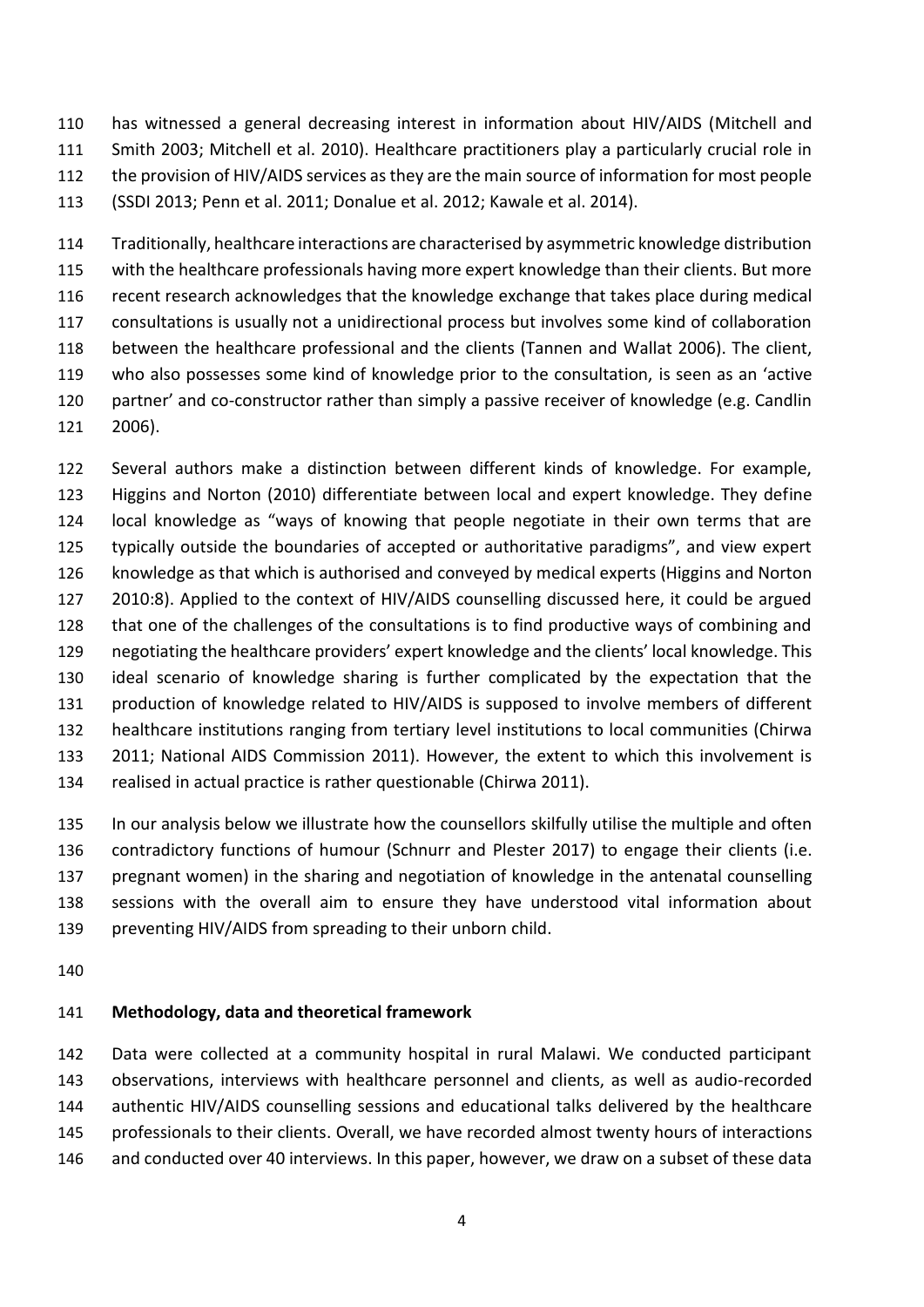collected for a larger study (Chimbwete-Phiri fc), namely just under five hours of audio- recorded antenatal group counselling sessions and educational talks, supplemented with ethnographic observation. These group counselling sessions were held for pregnant mothers (usually in the first trimester of their pregnancy) who would typically attend them during their regular antenatal visits at the hospital. For these clients, undergoing an HIV test is a routine under the prevention of mother to child HIV transmission programme, which is typically preceded by counselling. This counselling is conducted in a group, rather than on a one-to- one basis in order to save time and resources. On average, these sessions are attended by 15- 20 pregnant women and one counsellor. Each session lasts around 20-30 minutes. Educational talks, by contrast, are routinely offered to pregnant women during their regular antenatal visits. These talks are part of the medical routines these women undergo, which also include taking their weight and recording any changes. These educational talks last typically around 20-25 minutes and are given by a hospital attendant or a nurse. They cover topics around family planning and HIV/AIDS, maternal health, and care for the newborn. After 161 these talks some of the women take a specific HIV test.<sup>2</sup>

 Although HIV/AIDS is considered to be a significant cause of maternal and infant mortality and some maternal complications can be caused by HIV related immunity deficiencies (McCoy et al. 2004), the HIV/AIDS antenatal programmes in Malawi are experiencing difficulties with regard to client adherence and collaboration (e.g. van Lettow et al. 2011; MOH 2012), and hence are an interesting site for investigation. We use Interactional Sociolinguistics to analyse some of the discursive processes through which knowledge about HIV/AIDS is shared and negotiated among healthcare providers and clients in these antenatal counselling sessions and educational talks in a community hospital in Malawi. Interactional Sociolinguistics is a suitable approach for such an undertaking as it combines an interest in fine-grained discourse analysis of authentic interactions with information about the context in which these interactions take place. It thus builds a bridge between micro- and macro- levels of analysis (Sarangi and Roberts 1999), and is popular in research on medical interactions (e.g. Heath 1992; Maynard 1992; Candlin 2006; Sarangi and Brookes-Howell 2006; Zayts et al. 2012; Zayts and Schnurr 2013; Zayts and Schnurr 2014; Strunck and Lassen 2011). Moreover, Interactional Sociolinguistics postulates that meaning is conjointly negotiated among interlocutors (Gumperz 1982), which makes this approach well suited to address the aims of this study.

 In our micro-analysis of selected examples, we will analyse the ways in which the healthcare providers use humour in the HIV/AIDS counselling sessions, and more specifically the role(s) it plays in the sharing and negotiation of expert knowledge by the healthcare professionals and their clients. Considering so-called 'contextualisation cues' (Gumperz 1982) is particularly

 $\overline{a}$ 

<sup>&</sup>lt;sup>2</sup> Although these educational talks follow a (relatively loose) script and bear some similarities with teaching sessions (see also Chimbwete-Phiri fc), the humour that occurs in these educational talks is as spontaneous as in the group counselling sessions, and there is no evidence in our data of the healthcare professionals repeating a humorous comment or of the humour being rehearsed in any way. Rather, the humour emerges spontaneously and is closely linked to the interactional context in which it occurs.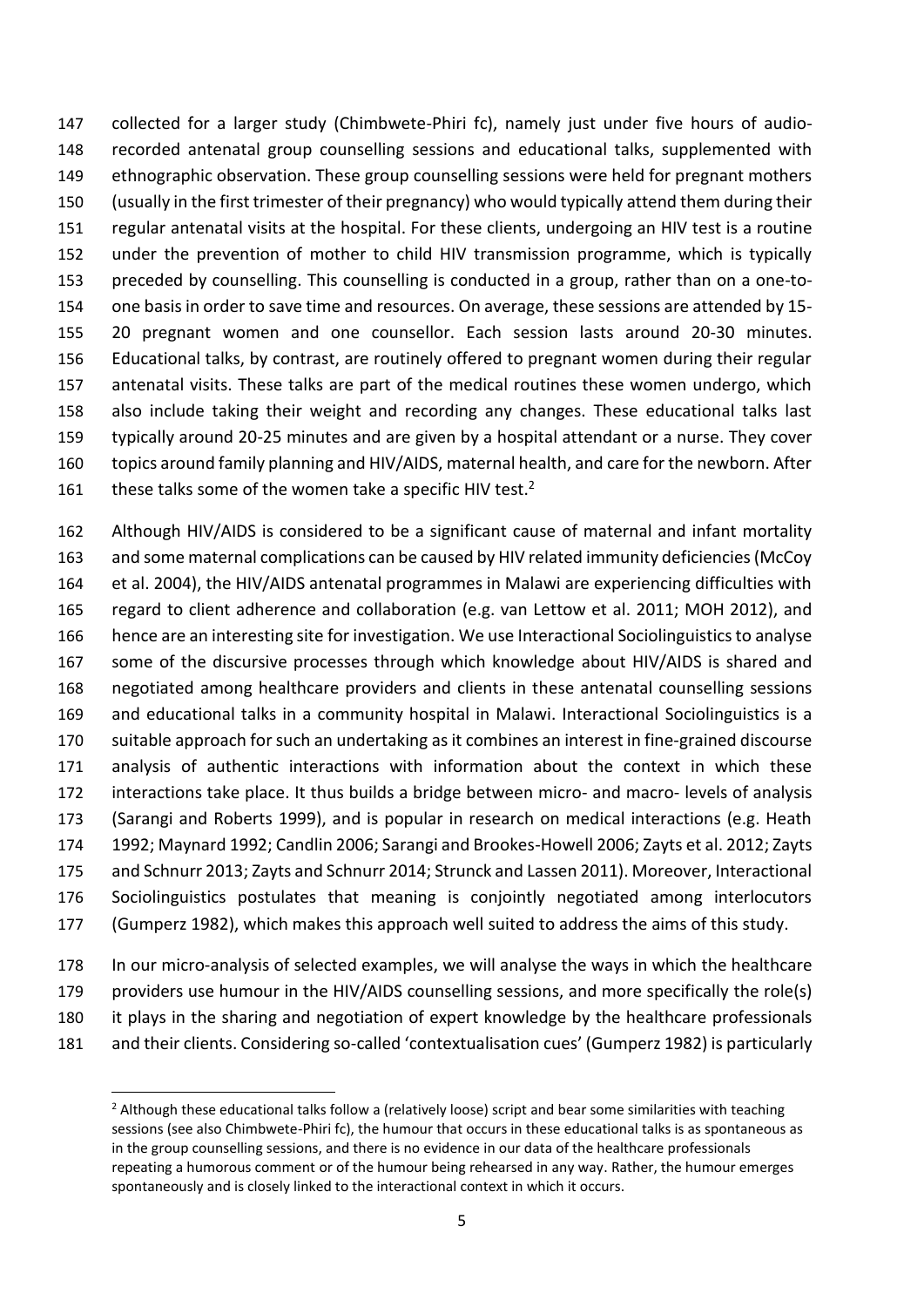helpful in identifying humorous instances and interpreting them. In addition, like previous research, we also rely on a wide range of 'paralinguistic, prosodic and discoursal clues' (Holmes 2000: 163), and pay specific attention to the speaker's tone of voice, and the audience's auditory as well as (where possible) gesticulatory responses (Holmes and Marra 2002).

 In the next section, we analyse four examples of humour that occurred during the antenatal HIV/AIDS counselling sessions and the educational talks that we recorded at a public hospital in rural Malawi.

## **Analysis**

 We identified three main functions that the healthcare providers' humour performs in relation to sharing and negotiating knowledge. The first function is to reinforce solidarity and create support which often contributes to establishing a friendly, open atmosphere, which in turn facilitates the sharing of knowledge and assists the healthcare providers in achieving their institutional aims. The second function of the humour is to facilitate the discussion of sensitive and taboo topics (e.g. sex and male circumcision); and the third function is to criticise and rebuke the clients' lack of engagement with the counselling and their lack of knowledge 199 of HIV/AIDS. We discuss four examples here to illustrate these functions. We have highlighted the humour in bold in all examples to facilitate understanding.

## *Reinforcing solidarity and creating a friendly atmosphere*

 Most researchers agree that its ability to reinforce solidarity and create a friendly atmosphere among interlocutors is one of the most basic functions of humour, which is central to all instances (e.g. Holmes 2000). Due to this function, humour has been described as "the glue that bonds" interlocutors (Ross 1992: 2; see also Eisenberg 1986). This function of humour is also one of the most prevalent ones in the antenatal counselling sessions at the Malawi hospital where we collected our data, and it often occurs in conjunction with other functions, as our examples below illustrate.

### Example 1

*Context: The male healthcare provider (HP2) talks to a group of 31 women (W) who are* 

*seeking antenatal services at the clinic. At this point in the session participants are talking* 

*about the difference between HIV and AIDS.*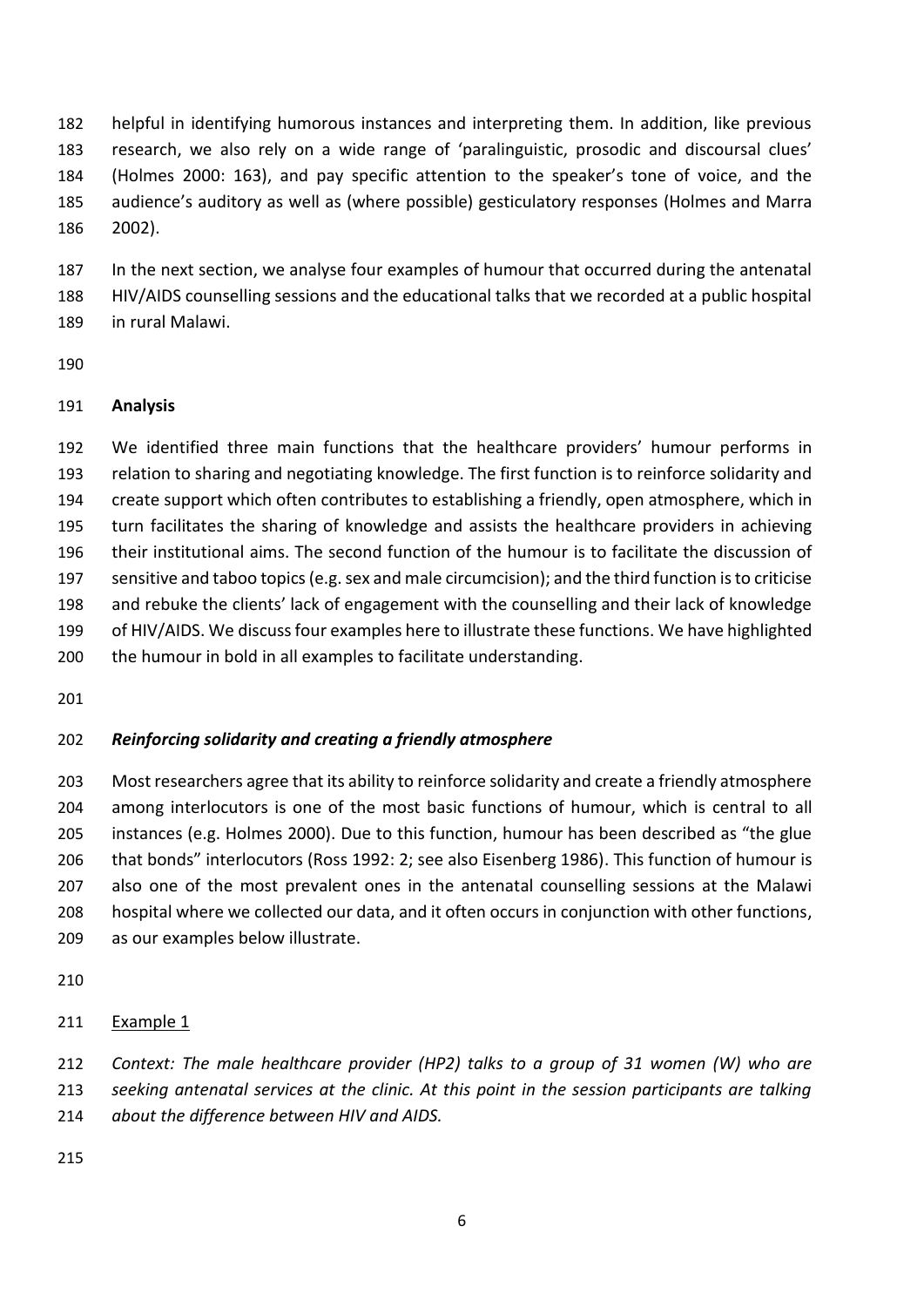| 216        | $\mathbf{1}$   | HP2:        | Munthu atha kukhala ndi HIV opanda Edzi (.)                                                                                                                          |
|------------|----------------|-------------|----------------------------------------------------------------------------------------------------------------------------------------------------------------------|
| 217        |                |             | A person can have HIV without having AIDS (.)                                                                                                                        |
| 218        | $\overline{2}$ |             | 100 percent (.) Kukha:la ndi HIV opanda Edzi                                                                                                                         |
| 219        |                |             | 100 PERCENT (.) Having HIV yet without AIDS.                                                                                                                         |
| 220        | 3              | $W1$ :      | Koma zitheka bwanji poti imayambitsa ndi iyoyo?                                                                                                                      |
| 221        |                |             | But how is this possible (.) when it is the one that causes it?                                                                                                      |
| 222<br>223 |                |             | ((38 lines are omitted during which the health care provider explains the difference between<br>having HIV and AIDS, including telling an anecdote to explain this)) |
| 224        | 4              | HP2:        | Ndizotheka munthu kukhala opanda Edzi (.)                                                                                                                            |
| 225        |                |             | It is possible for a person to have no AIDS (.)                                                                                                                      |
| 226        | 5              |             | Ndizotheka munthu kukhala opanda chani?                                                                                                                              |
| 227        |                |             | It is possible for a person to have no what? =                                                                                                                       |
| 228        | 6              | $W2$ :      | $=Edzi.$                                                                                                                                                             |
| 229        |                |             | $=$ AIDS.                                                                                                                                                            |
| 230        | 7              | HP2:        | Edzi                                                                                                                                                                 |
| 231        |                |             | -AIDS                                                                                                                                                                |
| 232        | 8              |             | Nde ndikamalalikira chonchi (.)                                                                                                                                      |
| 233        |                |             | And when I am preaching like this (.)                                                                                                                                |
| 234        | 9              |             | ndimalalikira kunena kuti Edzi kulibe (3) Eee (2)                                                                                                                    |
| 235        |                |             | I preach that there is no AIDS (3) Yes (2)                                                                                                                           |
| 236        | 10             |             | Enanu munditukwane                                                                                                                                                   |
| 237        |                |             | Some of you may curse me                                                                                                                                             |
| 238        | 11             |             | Several W: He he he [ he he                                                                                                                                          |
| 239        |                |             | Heh heh heh [Heh heh                                                                                                                                                 |
| 240        | 12             | <b>HP2:</b> | [mundikanize muntimamo                                                                                                                                               |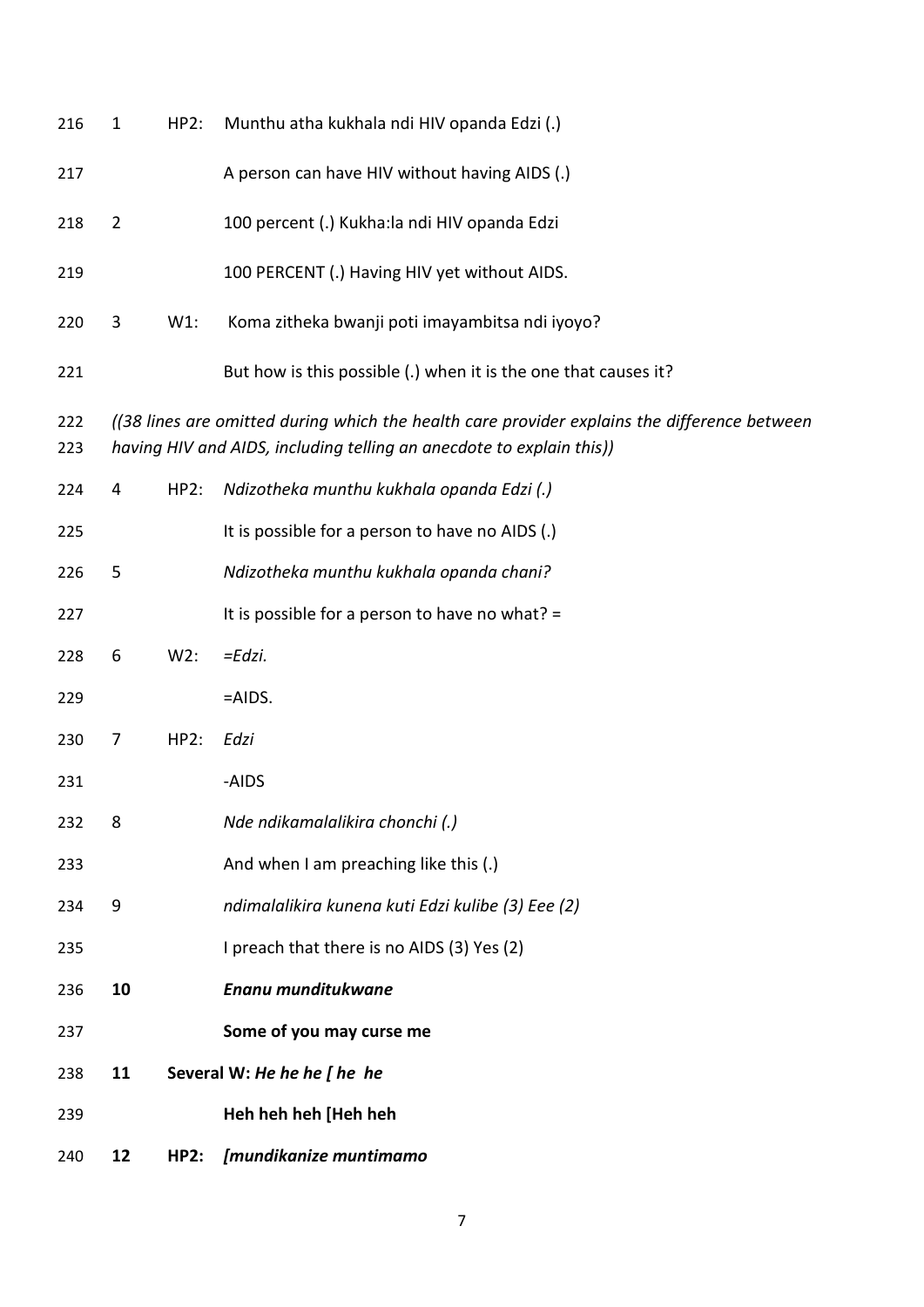| 241 |    |             | [rebuke me in your hearts                                       |
|-----|----|-------------|-----------------------------------------------------------------|
| 242 | 13 |             | Several W: He he he                                             |
| 243 |    |             | Heh heh heh [heh heh heh                                        |
| 244 | 14 | <b>HP2:</b> | [Koma ndikunena panopa molimba mtima (.)                        |
| 245 |    |             | [But I am saying now courageously (.)                           |
| 246 | 15 |             | Several W: ((Phokoso, zoyankhula zosamveka)) heh heh            |
| 247 |    |             | ((Indistinct chatter)) heh heh                                  |
| 248 | 16 | <b>HP2:</b> | Panopa sindinganene zabodza (.)                                 |
| 249 |    |             | I cannot tell lies on this forum (.)                            |
| 250 | 17 |             | ndikuyenera ndikuuzeni zoona zokhazokha (.)                     |
| 251 |    |             | I have to tell you the truth only (.)                           |
| 252 | 18 |             | ineyo ndikamalalikira (.) ndimalalikira kunena kuti HIVyo iliko |
| 253 |    |             | when I preach (.) I preach that HIV exists                      |
| 254 | 19 |             | koma Edzi inatha (.)                                            |
| 255 |    |             | but AIDS no longer exists (.)                                   |
| 256 | 20 |             | Amene akufuna Edzi ndi zake zimenezo (.) Chifukwa chani?        |
| 257 |    |             | whoever wants AIDS that is their problem (.) Why?               |
| 258 | 21 |             | Thandizo la HIVIo lilipo lambirimbiri kuchipatala (.)           |
| 259 |    |             | Help on HIV is massively available at the hospital              |
| 260 | 22 |             | zoyezera ziripo zambiri kuchipatala kuno (.)                    |
| 261 |    |             | there is a lot of testing equipment at this hospital (.)        |
| 262 | 23 |             | kuti munthu ukayezetse ukadziwe (.)                             |
| 263 |    |             | so that a person should get tested and know (.)                 |
| 264 | 24 |             | kuti kodi ndili ndi kachilombo kapena ndilibe (2)               |
| 265 |    |             | do I have the virus or not?                                     |
| 266 | 25 |             | ukadziwa (.) uyambe kuwona kuti udzipanga mwanji (.)            |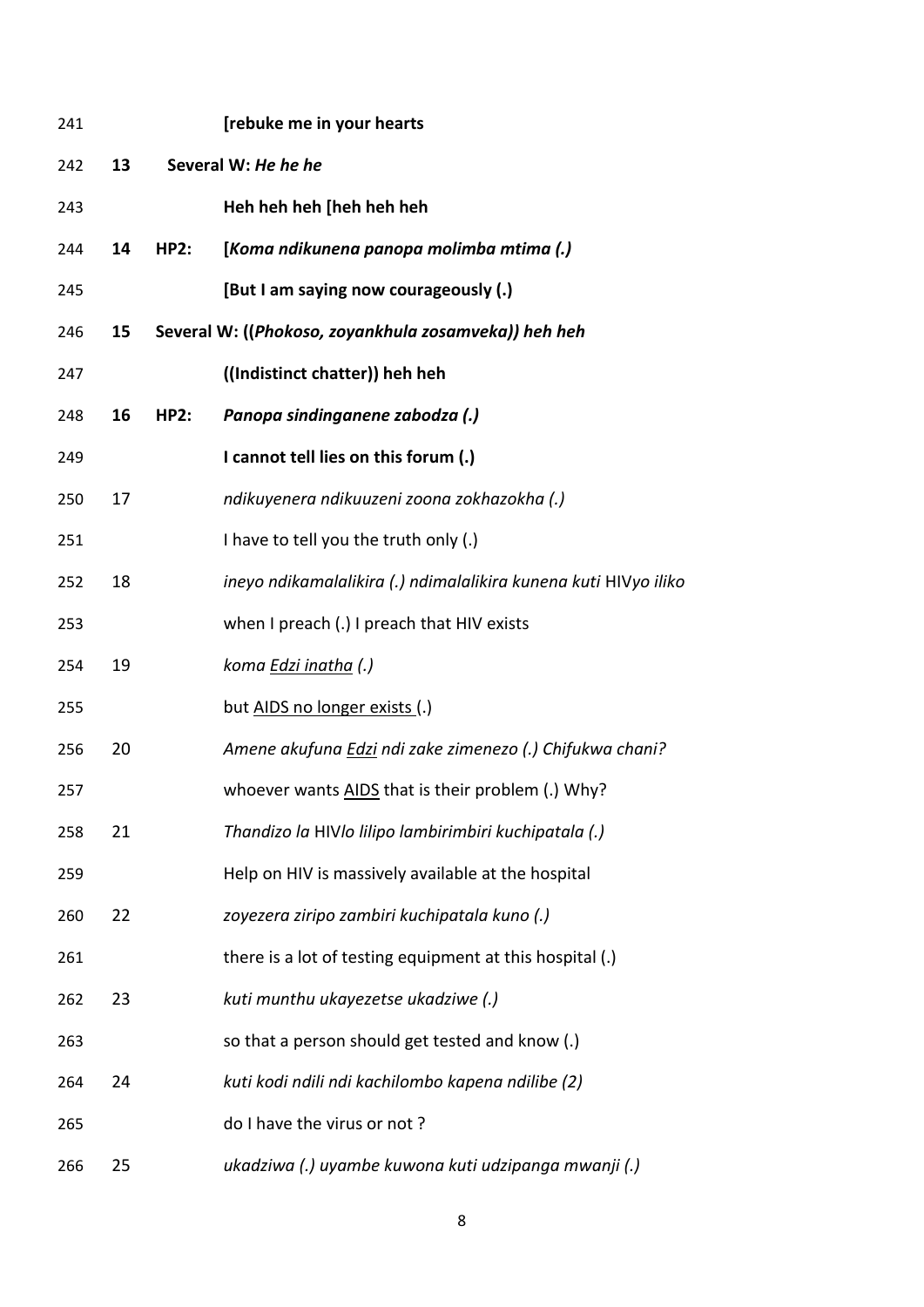When you know (.) you begin to be aware of what to do (.)

26 *ZAMVEKA ETI?*

IT IS UNDERSTOOD, RIGHT?

27 Several W: *Eee.*

Yes.

 The first few lines clearly establish the power asymmetry between the healthcare professional, who is constructed as the more knowledgeable expert, and the clients, who are portrayed as the receivers of information. This asymmetrical relationship with a unidirectional flow of knowledge is, for example, reflected in the lexical choices of the healthcare provider (e.g. 'preach' rather than 'discuss/share with you' in lines 8 and 9), and also the observation that he dominates the floor and talking time, has the interactional right to ask (mostly closed) questions (e.g. line 5) to which the women provide a very short and specific answer (lines 6 and 7), which does not generate new knowledge but rather verbally repeats the healthcare provider's previous claims. However, this relatively static way of interacting is somewhat disrupted in line 10 when the healthcare provider introduces some humour, and portrays himself very differently, namely as the target of the women's curses (rather than an all- knowing expert with important medical information). Through his use of humour at this point in the counselling session, the healthcare provider creates a friendly atmosphere and builds solidarity with his audience. He distances himself – even if only momentarily – from his status as 'preacher' and makes himself more approachable, while still maintaining his more powerful position.

 This strategy is very effective as it assists him in tackling the serious, and potentially complex, topic of the difference between HIV and AIDS which he talks about at this point in the interaction. His potentially provocative claim that 'there is no AIDS' (line 9) gains further illocutionary force through the subsequent marked pause (3 seconds) and the agreement marker 'yes', which is followed by another relatively long pause (2 seconds). The fact that at this point there is no audible response from the women indicates that his claim has – at least temporarily – silenced them, perhaps because it is in contrast to their own previous knowledge and beliefs. There is also the strong possibility that this 'news', which questions and challenges the women's previous knowledge, may leave them feeling confused and perhaps even worried as evidenced by the challenging question asked by one of the women in line 3. The healthcare provider's use of humour addresses this possible anxiety and confusion among the women. With his self-denigrating comment 'some of you may curse me, rebuke me in your hearts' (lines 10 and 12), he acknowledges the women's feelings while at the same time preparing the scene for reinforcing his message in the subsequent line (see the utterance initial disagreement marker 'But' in line 14). His utterances are responded to with laughter from the women (lines 11 and 13). The laughter here performs various functions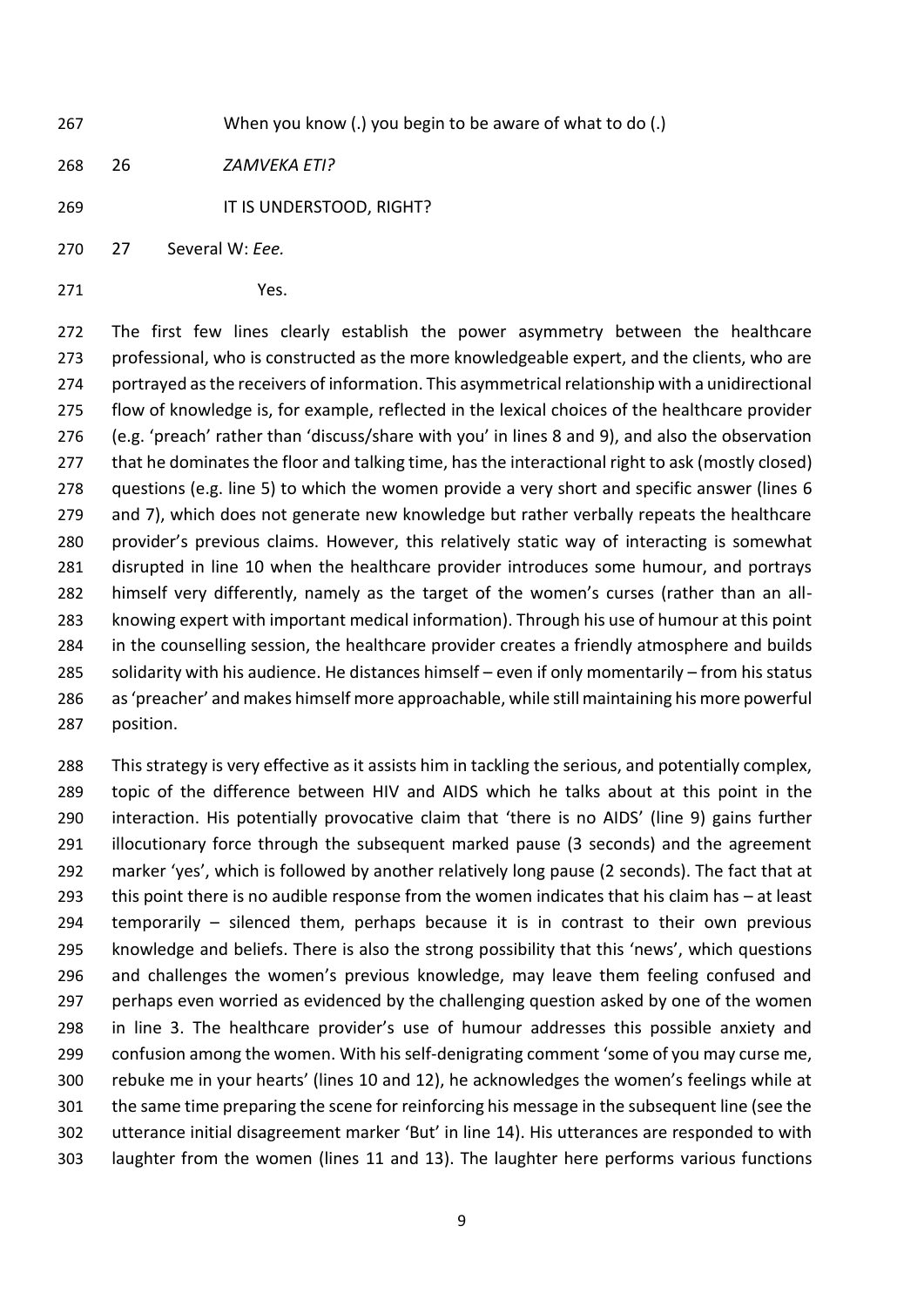(Glenn 2003): it makes complicated and presumably dispreferred information more palatable (Sanders 2004), it functions as a valve (Barsoux 1993; Brown and Keegan 1999; Ross 1992) allowing the women to vent some of their anxiety, and it also reinforces solidarity among the women (by laughing together) and also among the women and the healthcare provider (who portrays himself in this humorous way). When repeating his message (lines 14, 16 ff), the healthcare provider exaggerates his own position and humorously describes himself as 'courageously' (line 14), which generates further laughter from the women and some indistinct chatter (line 15).

 The humour and laughter also contribute to changing the overall atmosphere of the interaction. While the initial lines of the extract show a strong focus on the healthcare provider as the expert and the one who has all the knowledge (see e.g. his use of the term 'preach' in line 9 to describe this interaction with the women and the overall classroom style of delivery with a question-answer format (Walsh 2011)), after the humour, the power relations seem to be less static and the women make more frequent and meaningful contributions to the rest of the interaction (not shown in the transcript) What was largely a one-way interaction becomes much more of an exchange to which both parties contribute. Discursively this change in atmosphere is reflected, for example, in the more frequent use of minimal feedback by the women (not shown here) and their quick response to his question (e.g. line 27), which both signal higher involvement.

 The healthcare provider's use of humour in this example thus realises multiple functions simultaneously, which all contribute to reinforcing solidarity among interlocutors and thus facilitate the creation of a more relaxed atmosphere. The next example further illustrates this, and also shows how humour may assist the healthcare providers in dealing with potentially difficult or taboo topics.

### *Facilitating the discussion of sensitive and taboo topics*

 The relationship between humour and taboo topics is a close one: not only are taboo topics often the source of humour (McKeown 2016), but it has also been argued that humour may enable speakers to 'say the unsayable' and to break social taboos while still getting away with it (e.g. Billig 2001). Using humour in this context considerably mitigates the potential threat of talking about a taboo topic, and mitigates the impact of this on speakers and their audience (Freitas 2016). In the context of the antenatal HIV/AIDS counselling sessions, as our examples show, humour is frequently used by the healthcare providers to achieve some of these functions, most notably to 'say the unsayable' and to talk about taboo topics – often related to sexual practices and genitals – without offending or alienating their audience. In this sense, the humour often helps breaking the ice and facilitates the subsequent – more serious – discussion of these important topics. The following two examples illustrate this.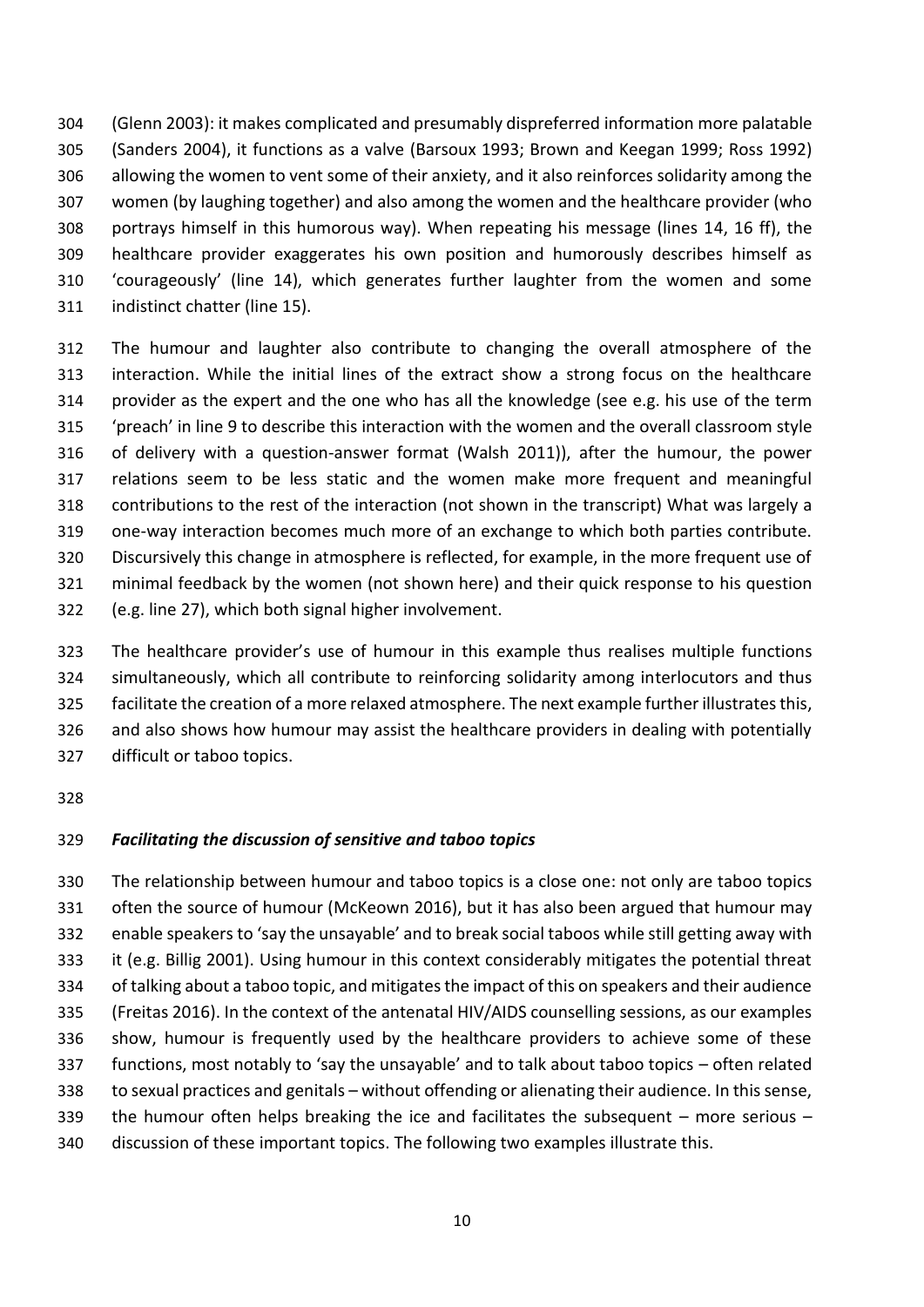| 342 | Example 2 |  |
|-----|-----------|--|
|     |           |  |

- *Context: During another counselling session between a male healthcare provider (HP4) and a group of 16 pregnant women (W) who attend this session prior to being tested for HIV. At this*
- *point in the interaction, participants are talking about the importance of male circumcision to help prevent HIV infections.*
- 1 HP4: *Kodi mdulidwe ndi chani? (3) Mdulidwe? (.) Mdulidwe wa abambo?* (.) What does circumcision mean? (3) Circumcision? (.) Male circumcision? (.) 2 *Tiye:ni, tonse ndiakulu akulu* Come o:n, we are all adults. 3 W1: *Eee* Yes 4 HP4: *Nanga sizokambirana zamuno tanena kuti ndizachinsinsi eti* Since we already said that our discussions are confidential, right? 5 W2: *Sichoncho?* Not so? 6 W3: *Mmm* Mmh **7 HP4:** *Zili ngati kusimbatu (.) tingofuna tiuzane (.)* **It is like being at an initiation camp (.) we just want to share (.) 8** *tidziwe tina nditina (.)* **to know some things (.) 9** *sikuti pali wina amene atakanene pamenepa >kuti mwakutimwakuti<* **not that one of us will go and tell others >that there was this and that< 10** *ngakhale ineyo nditavula apapa* **even if I were to take off my clothes here 11** *sikuti kundiona panja mukanene kuti (.)*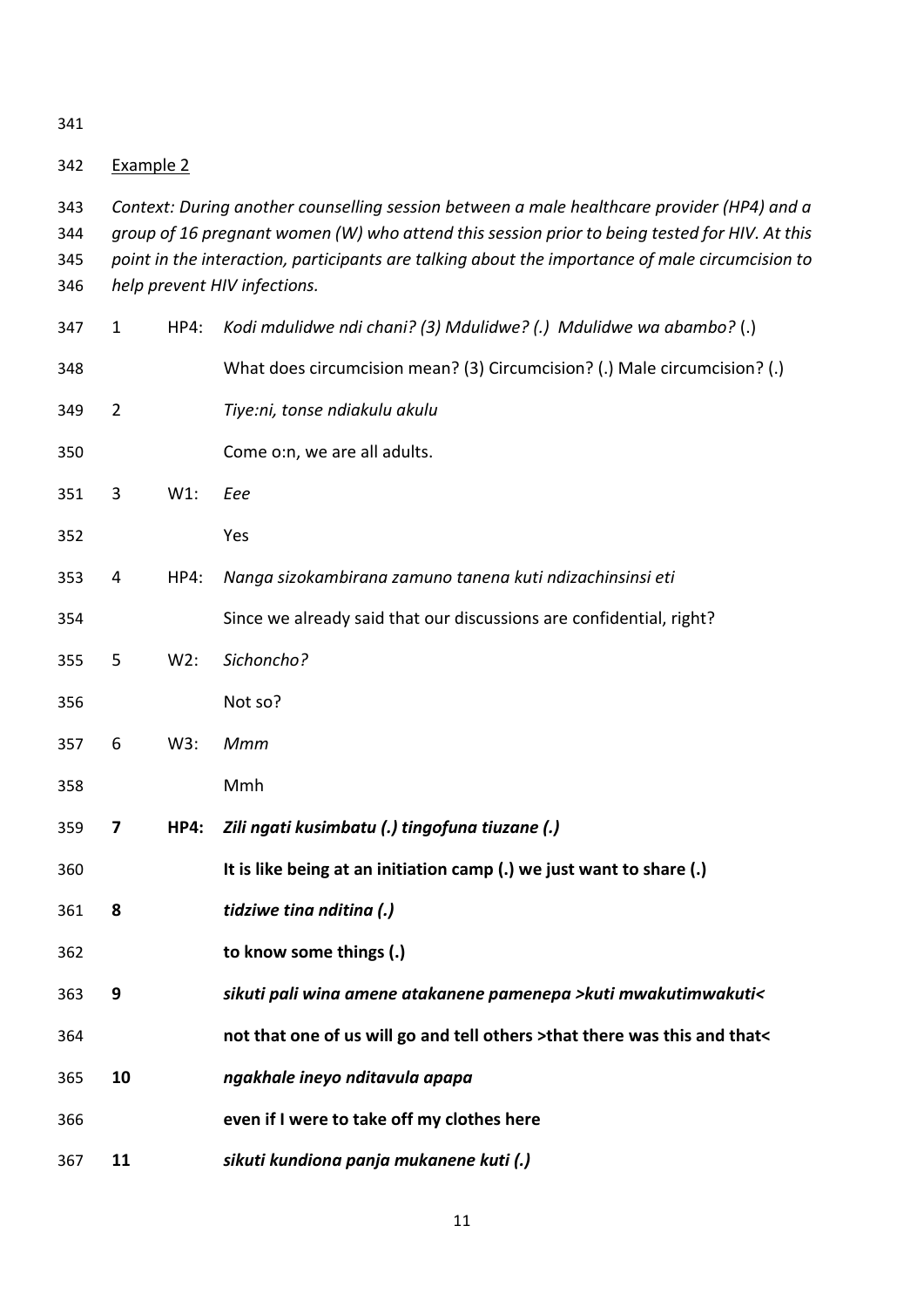| 368 |    |             | when you see me out there don't say                   |
|-----|----|-------------|-------------------------------------------------------|
| 369 | 12 |             | 'amene aja anavula [mwakutimwakuti]'                  |
| 370 |    |             | 'that one had taken off his clothes [this and that]'  |
| 371 | 13 | W4:         | [eh he he he                                          |
| 372 |    |             | [Eh Heh heh heh                                       |
| 373 | 14 | <b>HP4:</b> | Sinchoncho? Izi zimathera momwe muno eti?             |
| 374 |    |             | Not so? These do not go beyond these walls right?     |
| 375 | 15 | <b>W5:</b>  | Eee he he he                                          |
| 376 |    |             | Yes heh heh heh                                       |
| 377 | 16 | HP4:        | Mdulidwe wa abambo ndi chani? (2)                     |
| 378 |    |             | What is male circumcision? (2)                        |
| 379 | 17 | $W1$ :      | Abambo $^{\circ}$ amaadula chaji chaocho $^{\circ}$ = |
| 380 |    |             | The man's $^{\circ}$ end is cut $^{\circ}$ =          |
| 381 | 18 | HP4:        | $=$ $EYA$                                             |
| 382 |    |             | $=$ YES                                               |
| 383 | 19 | W1:         | °Kuti chikhale chaukhondo °he [he he                  |
| 384 |    |             | °For it to be hygienic° heh<br>[heh heh               |
| 385 | 20 | HP4:        | [YA (.) YA<br><b>EYA</b>                              |
| 386 |    |             | YES [YEA (.) YEA                                      |
| 387 | 21 | Several W:  | [he he he                                             |
| 388 |    |             | [heh heh heh                                          |
|     |    |             |                                                       |

 At this point in the interaction participants are discussing the sensitive and taboo topics of sex and genitals associated with male circumcision. Voluntary male circumcision is one of the routine topics included during these HIV counselling sessions, and the Ministry of Health in Malawi rolled out voluntary male circumcision as one HIV/AIDS preventive strategy. Nevertheless, some Malawians have not accepted male circumcision as an HIV prevalence reduction strategy because belonging to an ethnic group, a religious group, and having certain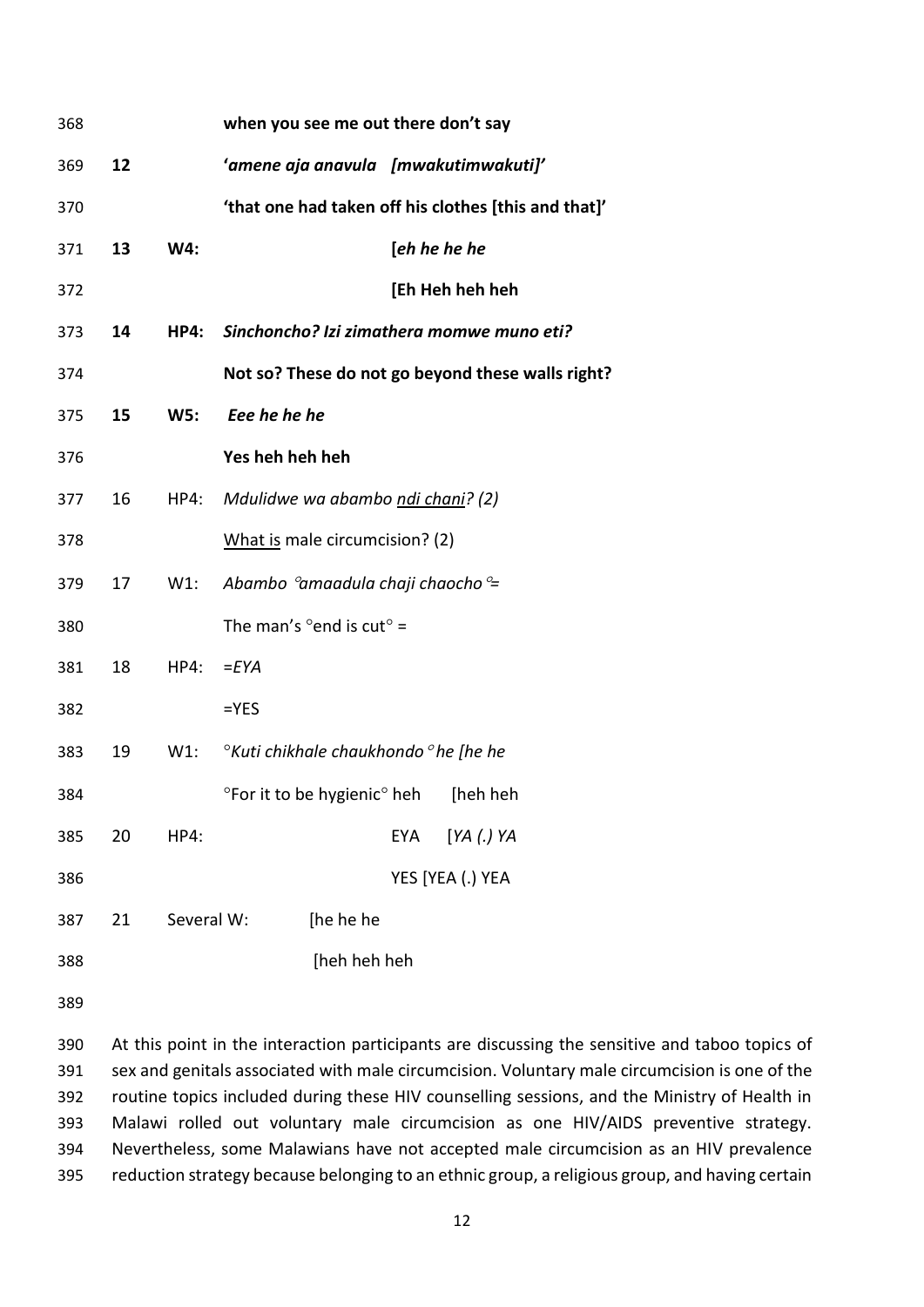perceptions of customs influence people's decisions on health matters such as these (Dionne and Poulin 2013). Male circumcision is associated with Islam and the Yao ethnic group, and encouraging male circumcision is regarded negatively by the other groups which make up the majority of Malawi's population (Parkhurst et al. 2015). All these factors contribute to the women's reluctance to freely talk about this topic here. Moreover, they may find it inappropriate to talk about these issues with a male healthcare provider. *<sup>3</sup>*

 Against this background, then, the humour provides a useful strategy to overcome the women's resistance and reluctance, and to create a friendlier atmosphere which facilitates and encourages the sharing of information and the negotiation of knowledge. This is particularly important as it has been noted in the previous literature that the existence of group cohesiveness may facilitate overcoming resistance and may encourage interlocutors to freely contribute their views (Paul 2012). However, as can be seen in the first few lines of the transcript, the healthcare provider engages in a lot of interactional work to involve the women (e.g. his questions, explicit invitation to contribute ('come on') with reference to shared in-group membership ('we're all adults') line 2)). And yet, most of his efforts remain fruitless (e.g. his questions remain unanswered, the women remain very reluctant to 412 participate and make only very short comments), which may of course partly be related to 413 the fact he is a man talking to a group of women, which almost automatically puts him in a precarious position. It seems as if the healthcare provider has reached a deadlock.

 However, this is about to change when he introduces some humour into the interaction (line 7ff). By making fun of the situation and comparing it with 'an initiation camp' (line 7) the 417 atmosphere is lightened and the women respond with laughter. Like in the previous example, it is the healthcare provider's use of self-denigrating humour (lines 11 and 12) when he suggests to take off his clothes, and his mimicking of the women for making fun of him for being naked in front of them (line 12), that generate laughter among the women (line 13). He 421 uses this fantasy scenario to remind the women that these counselling sessions are confidential and that nothing 'go[es] beyond these walls' (line 14), which is met with further laughter and explicit agreement among the women. This joint fantasising also performs a range of important interpersonal functions, such as co-constituting a relational connection between interlocutors, and performing interpersonally sensitive acts, such as talking about taboo topics (Stallone and Haugh in press; Hay 2001). Moreover, with his use of self- denigrating humour here, the healthcare provider, like in the previous example, portrays himself as more approachable and minimises the power difference that his audience may have perceived (in which the healthcare provider is the more knowledgeable expert who passes on his (medical) knowledge and teaches the less knowledgeable women). But describing himself as someone who 'had taken off his clothes' (line 12) minimises these effects.

**.** 

<sup>&</sup>lt;sup>3</sup> While it would be interesting to explore the role of gender in these counselling sessions, this is not the topic of our investigations here and would go beyond the scope (and word limit) of this paper.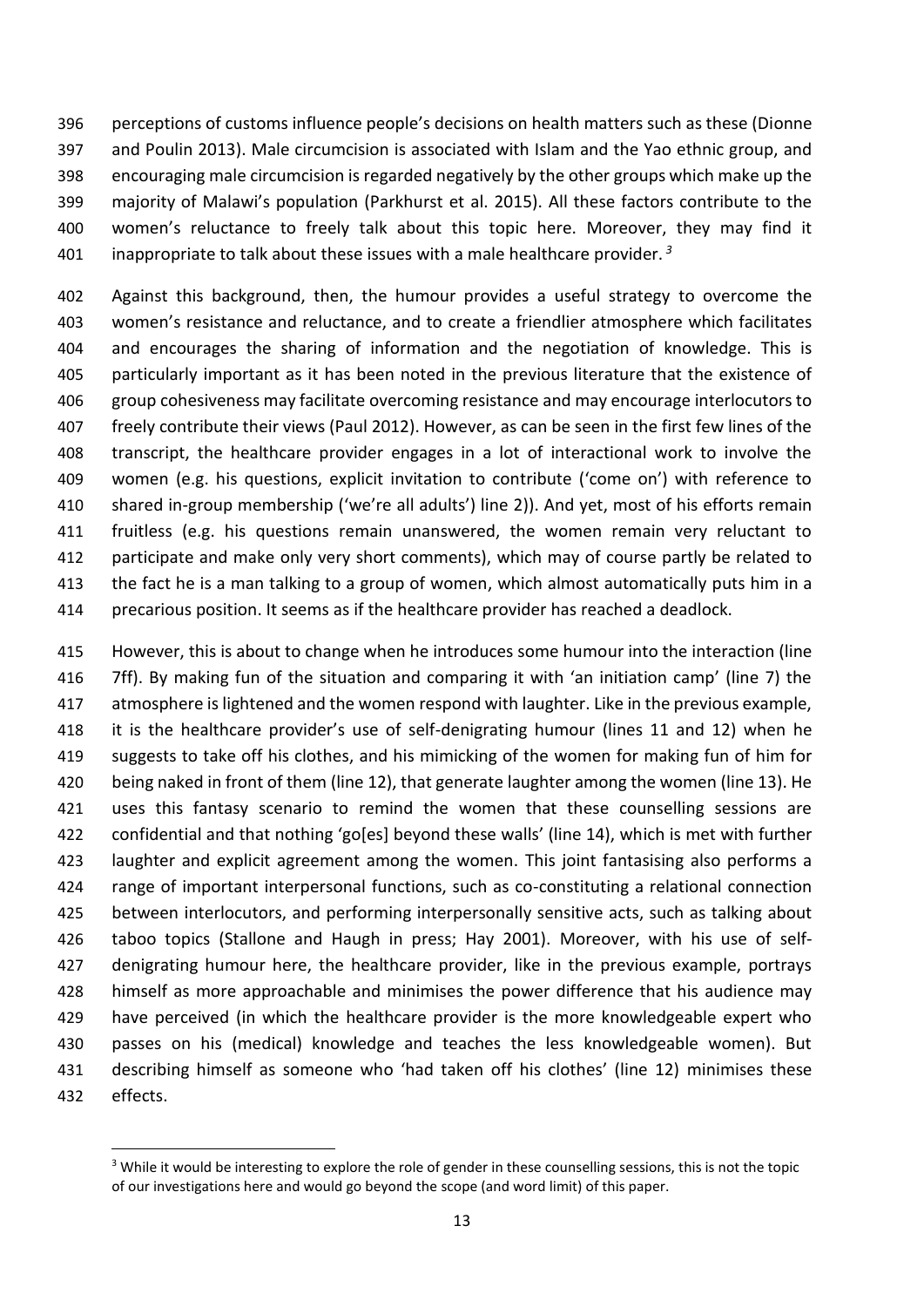While the humour in this excerpt is multifunctional, its main function is to create a positive environment and to reinforce solidarity among interlocutors which ultimately facilitates the discussion of sensitive topics. As in the previous example, the healthcare provider's use of humour here is successful as the women's increased participation in the subsequent lines 437 indicates. And the woman who eventually answers his question about the meaning of male circumcision (line 17) – albeit tentatively and in a quiet, soft voice – considerably contributes to the collaborative discussion and moves the session forward. This interpretation seems to 440 be shared by the healthcare provider, who enthusiastically responds to the contributions with the agreement marker 'yes' spoken with emphasis and a trace of delight in his voice (lines 18 and 20). The next example provides a further illustration of how humour may facilitate the discussion of taboo topics in this context.

## Example 3

 *Context: This extract occurred during the same talk as Example 1 above. At this point in the interaction the healthcare professional wants to discuss different ways of contracting HIV. In the excerpt below he reacts to a comment by one of the women, who just said that sex is one possible way of contracting HIV.*

 How can we contract HIV? […] 2 W1: *Pogonana* When having sex 3 HP2: *Akuti kugonana (.) one (.) ena?* She says when having sex (.) One (.) Anybody else? 4 Several W: *((kuyankhula zosanveka))* Several W: ((indistinct)) 5 HP2: *Ena? Kugonana* **Anybody else?** When having sex $\uparrow$  6 W1: *Kubwerekana malezala* Exchanging razor blades

1 HP2: *Kodi HIV tingaitenge bwanji?*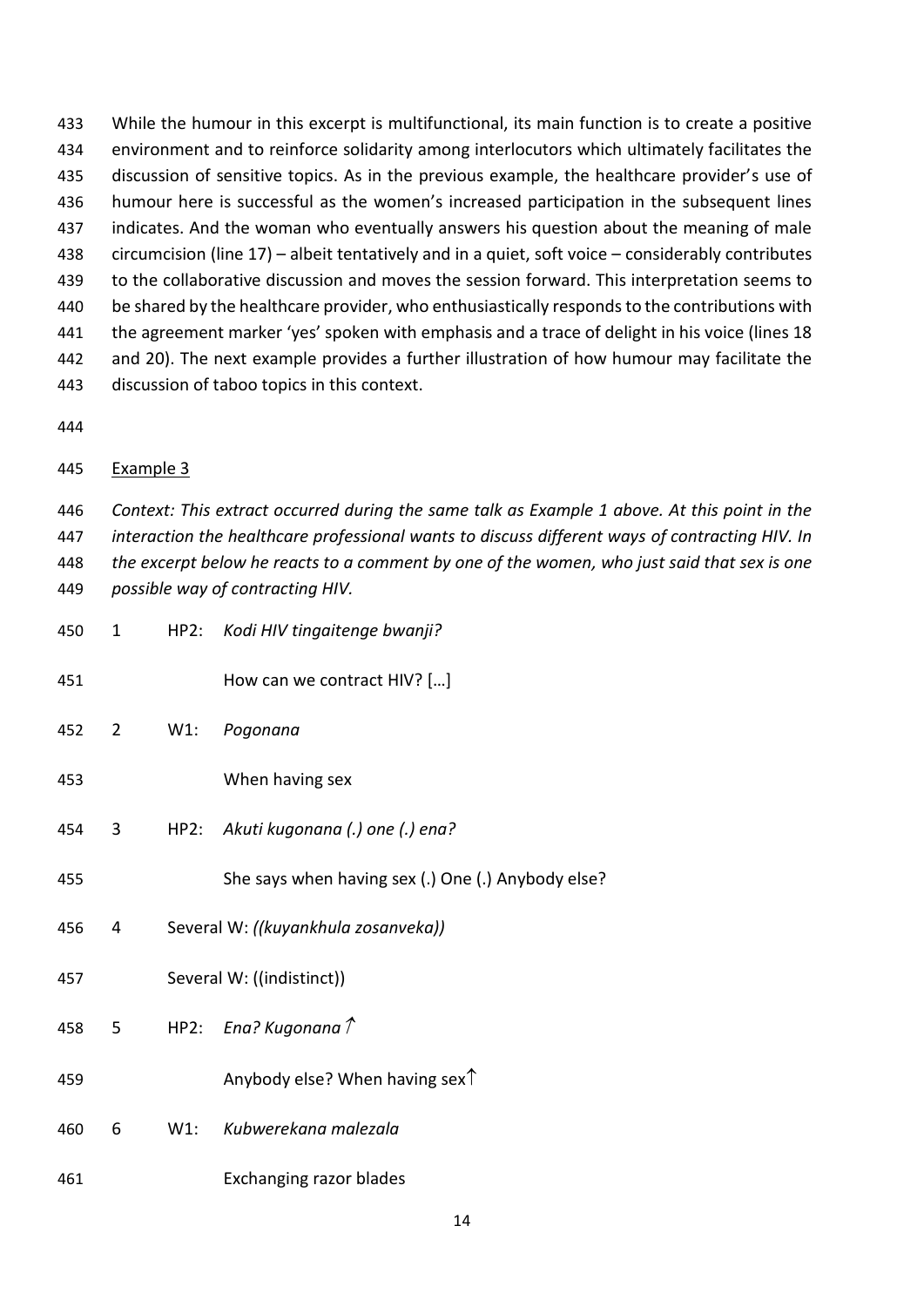*((33 lines have been omitted in which HP2 and the women list different ways of contracting HIV, then HP2 summarises all the ways before dwelling on one woman's earlier response pertaining to sex))*

| 465        | 7  | <b>HP2:</b> | Tisapangitse kuti kugonana kukhale koipa (.)                                                                  |
|------------|----|-------------|---------------------------------------------------------------------------------------------------------------|
| 466        |    |             | Let us not make sex seem evil (.)                                                                             |
| 467        | 8  |             | Several W: He he he                                                                                           |
| 468        |    |             | Heh heh heh                                                                                                   |
| 469<br>470 |    | 9           | Kungonena kuti 'kugonana' nde mupangitsa kuti kugonana kukhale<br>HP2:<br>koipa ((imitating a woman's voice)) |
| 471        |    |             | if we just say 'having sex' [it means you are making sex horrible                                             |
| 472        |    |             | ((imitating a woman's voice))                                                                                 |
| 473        | 10 |             | Several W: [he he he                                                                                          |
| 474        |    |             | [heh heh (laughter)                                                                                           |
| 475        | 11 | <b>HP2:</b> | [Mukusekerera kapena mukuseka?                                                                                |
| 476        |    |             | [Are you smiling or you are laughing?                                                                         |
| 477        | 12 |             | Several W: [he he he                                                                                          |
| 478        |    |             | [heh heh heh                                                                                                  |
| 479        | 13 |             | Several W: ((Amayi ena)) tikusekerera he he                                                                   |
| 480        |    |             | ((a few women) we are smiling heh heh                                                                         |
| 481        | 14 | HP2:        | Eee (.) kugonana ndikwabwino::tu                                                                              |
| 482        |    |             | YES (.) having sex is very go::od                                                                             |
| 483        | 15 |             | Several W: he he he [heh heh heh ((kusekabe))                                                                 |
| 484        |    |             | Heh heh [heh heh heh heh ((more laughter))                                                                    |
| 485        | 16 | Some: [EEE] |                                                                                                               |
| 486        |    |             | [YES]                                                                                                         |
| 487        | 17 | $W1$ :      | <b>EE KWABASI</b>                                                                                             |
| 488        |    |             | <b>YES INDEED</b>                                                                                             |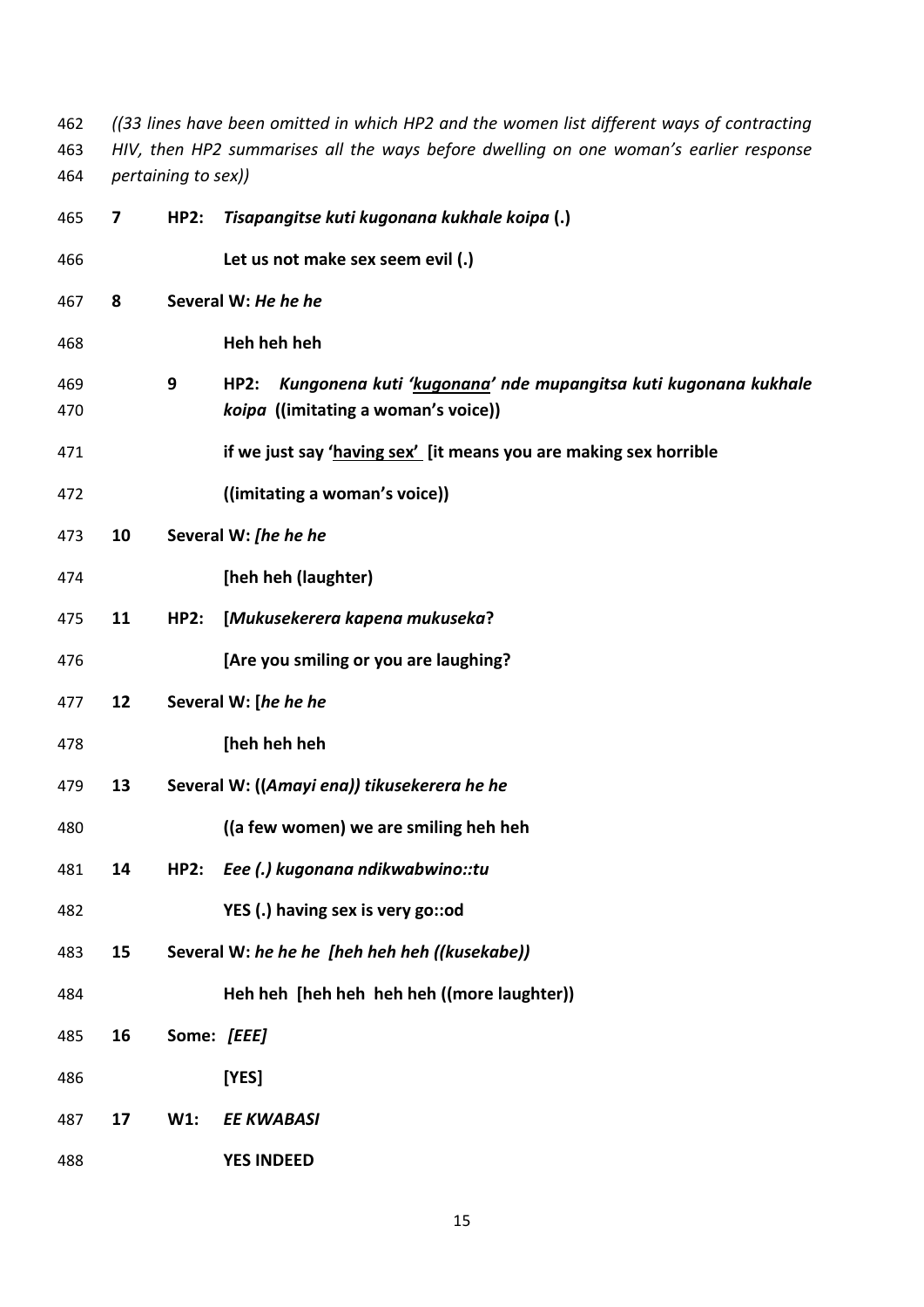| 489 | 18 | HP2: | Kumatipatsa ana ((cheeky tone of voice))                           |
|-----|----|------|--------------------------------------------------------------------|
| 490 |    |      | It gives us children ((cheeky tone of voice))                      |
| 491 | 19 |      | Several W: Heh heh heh (( kucheza kosamveka))                      |
| 492 |    |      | heh heh heh ((indistinct chatter))                                 |
| 493 | 20 | HP2: | Nde musapangitse kuti kugonanako kukhale koipa iyayi               |
| 494 |    |      | So do not make sex bad uh uh.                                      |
| 495 | 21 |      | Several W: heh heh heh ((kupitiriza Kuseka)                        |
| 496 |    |      | heh heh heh ((still laughing))                                     |
| 497 | 22 | HP2: | Zikumveka?                                                         |
| 498 |    |      | Is it clear?                                                       |
| 499 | 23 |      | Several W: Mmm                                                     |
| 500 |    |      | Mmh                                                                |
| 501 | 24 | HP2: | Kunena kwake tidzinena chonchi (.)                                 |
| 502 |    |      | This is how we should say it (.)                                   |
| 503 | 25 |      | kugonana ndi munthu amene sukumudziwa za mthupi mwake (.)          |
| 504 |    |      | having sex with a person whose body status you do not know (.)     |
| 505 | 26 |      | mwachidule (.) kugonana ndi munthu amene ali ndi kacholombo ka HIV |
| 506 |    |      | in brief (.) having sex with a person who is HIV positive (.)      |
| 507 | 27 |      | mosadziteteza (.) mutenga kachilombo ka HIV                        |
| 508 |    |      | without using protection (.) you will contract HIV                 |

 With his humorous comment in line 7 'Let us not make sex seem evil', the healthcare provider teases the women for their attitude towards sex and also criticises one of the women for her choice of words (in line 2). This generates some laughter among the women, and although we do not know whether the woman who was criticised participates in the laughter, the overall atmosphere at this point is very friendly and the laughter seems affiliative as several women join in. The healthcare provider thereby not only reinforces solidarity among interlocutors, but also gets across his (educational) message that sex is not to blame for everything and that 'having sex is very go::od' (line 14). He thereby breaks the taboo of (not) talking about sex,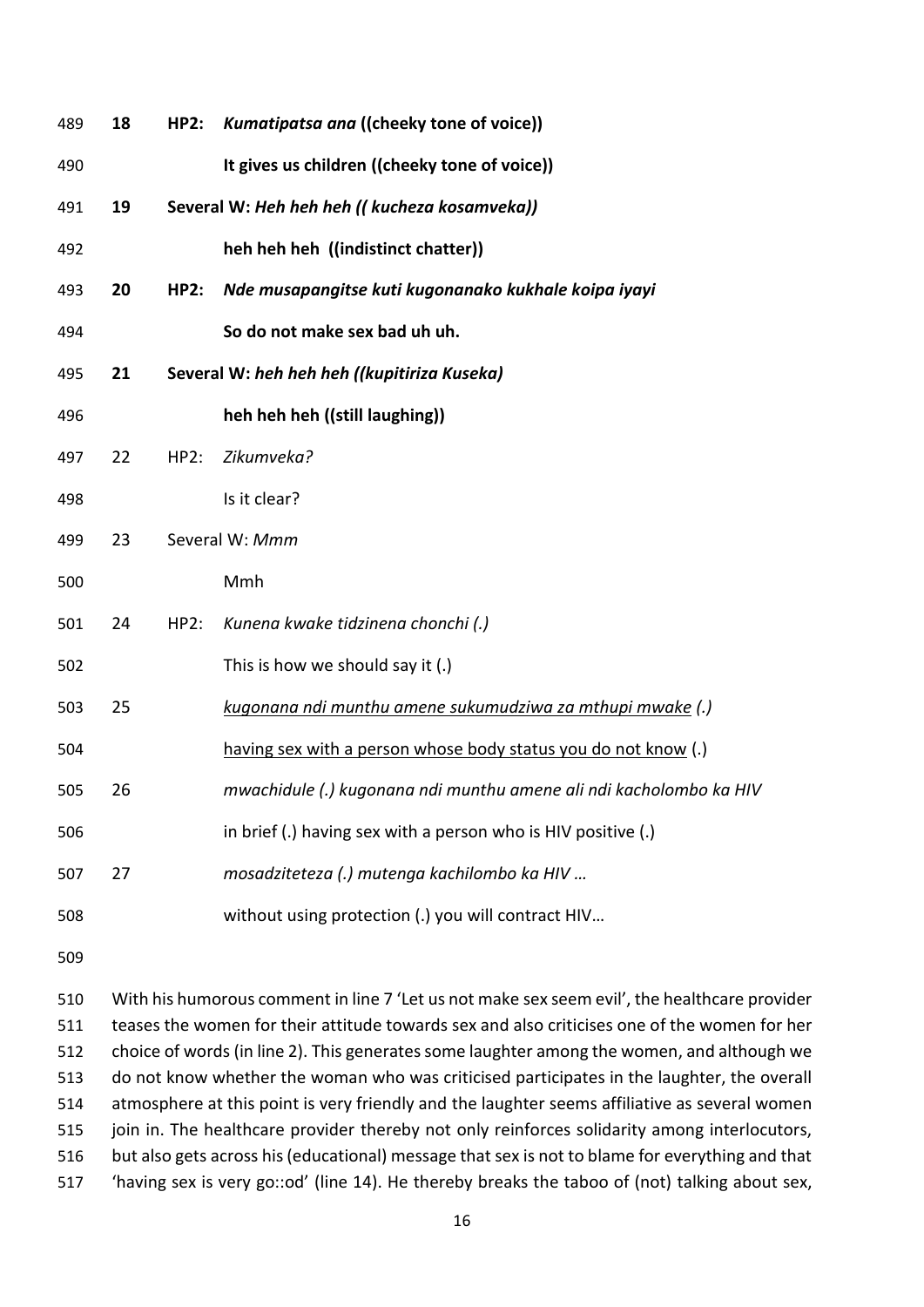while also addressing the fact that in the context of HIV/AIDS prevention and treatment in Malawi sex is a common, and possibly over-discussed topic, and, as a consequence, it is one 520 of the topics associated with what Mitchell et al. (2010: 214) describe as "AIDS fatigue" among audiences. Using humour against this background, then, can also be interpreted as a way to not only facilitate the discussions about this taboo topic, but also to spice up (Brown and Keegan 1999) the relatively standardised routine discourse associated with it.

524 The humour not only emerges from what the healthcare provider says (i.e. teasing the women for the claim given in line 2), but his humorous intentions are also clear from his style of delivery. For example, in line 9 'having sex' ('*kugonana'*) is uttered in a voice imitating the women, which further contributes to the humorous effect and results in more laughter (in line 10). Moreover, by repeating the Chichewa term '*kugonana*' seven times throughout the extract (lines, 3, 5, 7, 9, 14, 20 and 26) – which seems like a strategic exaggeration – the healthcare provider dilutes and considerably weakens the taboo status associated with talking about this topic. This behaviour is in line with one of the prevalent sexuality discourses associated with HIV and AIDS (Seidel 1993; Drescher 2010), according to which HIV seropositive people are associated with promiscuity, and the pandemic is associated with sex. The healthcare provider seems to question and perhaps even make fun of this discourse – for example by teasing the pregnant women in line 18 when he reminds them in a cheeky tone of voice that 'it [sex] gives us children'. Considering that he is talking to a room full of pregnant women, who presumably have engaged in sexual activity in order to reach this status, this comment can be interpreted as having a critical edge to it (Holmes and Marra 2002). This teasing together with his summarising comment in line 20 'So do not make sex bad' is thus to be understood seriously although delivered in a humorous tone. The healthcare provider here successfully questions the common sexuality discourse of HIV that broadly classifies sex as immoral (Breitinger 2011; Drescher 2010). And teasing is an excellent means to achieve this as it enables the speaker to communicate a serious and potentially face-threatening message in an ambiguous manner leaving the audience to resolve this tension (Eisenberg 1986; Alberts 1992). Hence, by talking about sex in an open and perhaps unconventional way in this context, the healthcare provider at the same time offers an alternative discourse of sex (largely based on the medicalisation of the Christian discourse of monogamy (i.e. sex is good with just one (ideally non-infected) partner), which he tries to normalise through the frequent repetitions. 549 The women's responses – first laughter, then signalling agreement (lines 16, 17 and 23) – indicate that these attempts are successful.

 It is noteworthy, however, that in contrast to the previous examples, in this exchange the healthcare provider uses the humour to make fun of and tease the women, which is, arguably, more threatening than using humour directed at himself as in the previous examples. Nevertheless, as the women's reactions show, his attempts at humour are successful and contribute to reinforcing solidarity among interlocutors and creating an environment where the women feel secure enough to openly discuss issues around HIV/AIDS. The humour thus contributes to minimising the power differential between the healthcare provider and the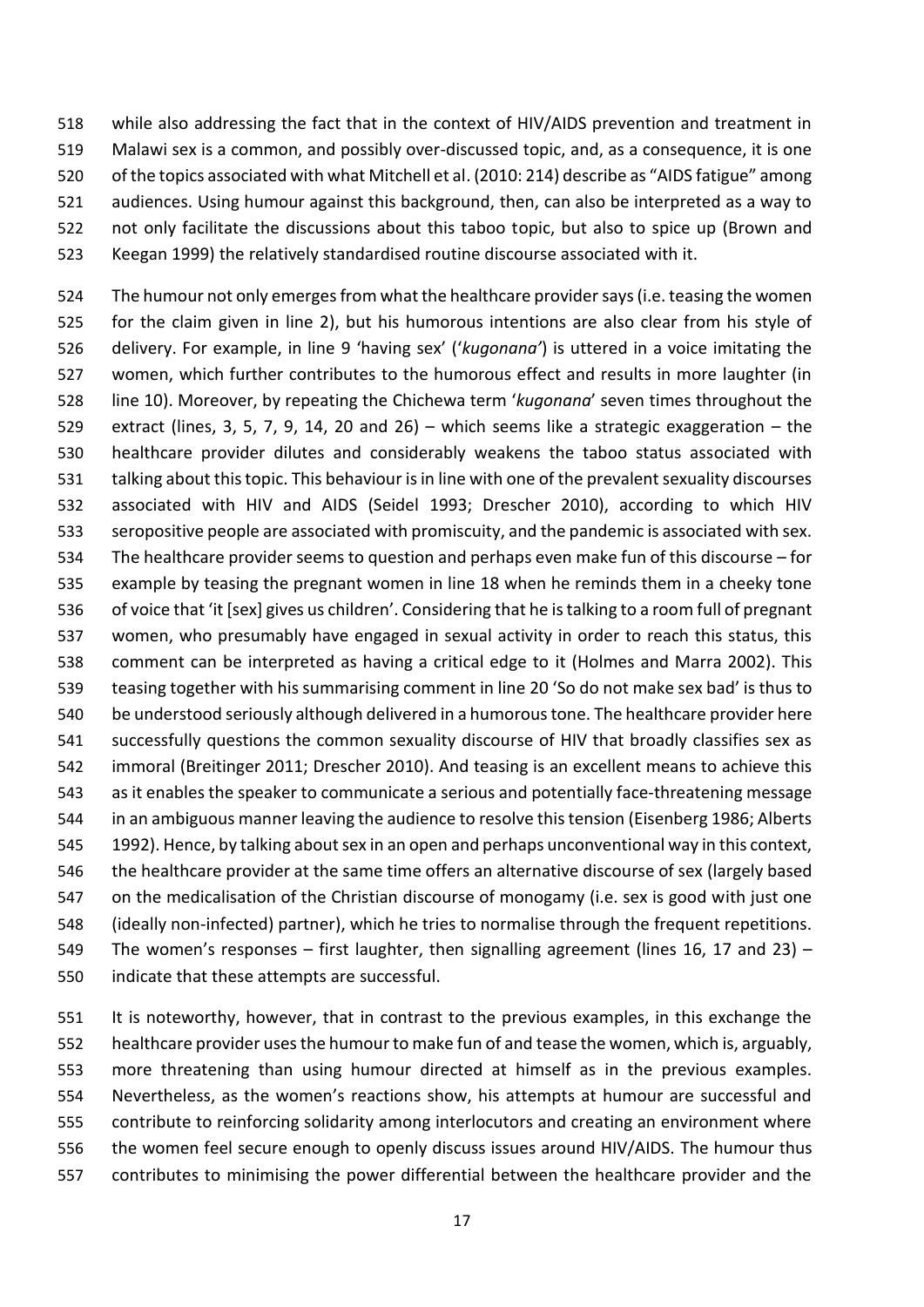- women, making the interactional context more open for the women's contributions. The joint laughter that the humour triggers further contributesto and intensifiesthese positive effects, which remain present even after a more serious tone is re-introduced into the counselling (from line 24 onwards).
- In the next section, we discuss another function that the humour performs in these antenatal HIV/AIDS counselling talks, namely criticising the women for their lack of engagement with
- the counselling and their lack of knowledge.
- 

# *Criticising and rebuking clients' lack of engagement with the counselling and their lack of knowledge*

 Previous research has observed that humour may also assist the speaker in communicating potentially negatively affective speech acts, such a criticism or disagreement, in a more palatable way thereby avoiding unnecessary conflict while still getting the critical message across (Holmes et al. 2001; Schnurr and Chan 2009; Norrick and Spitz 2008; Habib 2008). The healthcare providers in our data also use humour to this effect, in particular when criticising and rebuking the women for their lack of engagement with the counselling and their lack of knowledge. For reasons of space we have chosen only one example here to illustrate how this is achieved in the context of the pre-natal HIV/AIDS counselling talks in this Malawi hospital (but see Chimbwete-Phiri fc for more examples).

# Example 4

 *Context: The excerpt below is from a group counselling talk during which a female healthcare provider (HP1) talks to a group of 14 women who were seeking antenatal services. For most of the women, this is their first antenatal appointment at the clinic. This excerpt occurs towards the end of the talk.*

| 584 | $\mathbf{1}$ | HP1: Chabwino (.) tanena kuti pali njira zitatu zimene  |
|-----|--------------|---------------------------------------------------------|
| 585 |              | Alright (.) We have said that there are three ways that |
| 586 | 2            | mayi woyembekezera angathe kumpatsira mwana wake eti?   |
| 587 |              | a pregnant woman can transmit it to her child, right?   |
| 588 | 3            | Komanso takambirana njira zoti: kodi mayiyu             |
| 589 |              | We have also discussed: how can the mother              |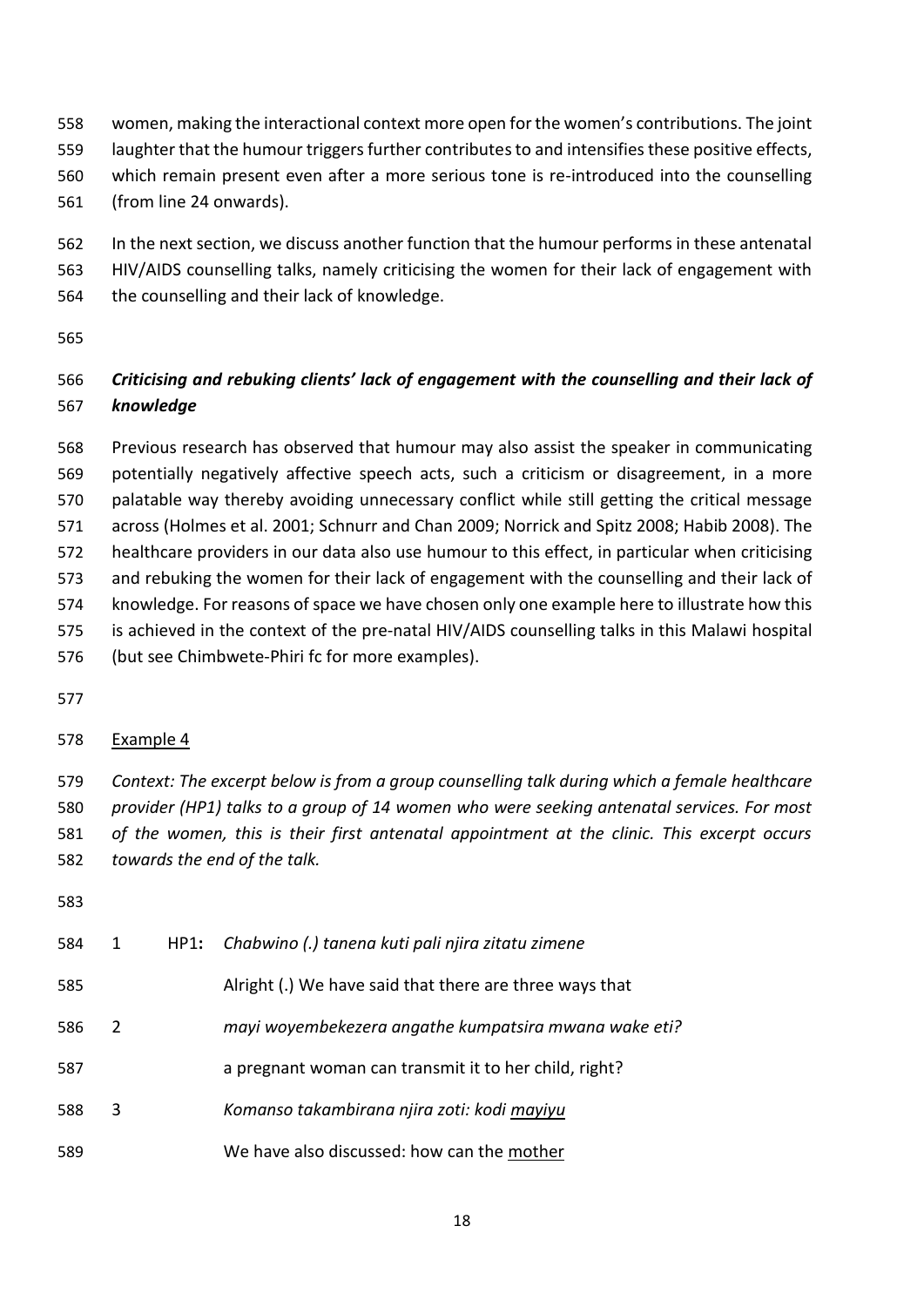| 590        | 4  |             | anga- angamteteze bwanji mwana wake kuti asatengere kachilombo                                                                                                              |
|------------|----|-------------|-----------------------------------------------------------------------------------------------------------------------------------------------------------------------------|
| 591        |    |             | pro- protect her child from contracting HIV                                                                                                                                 |
| 592        | 5  |             | kuchoka kwa ndani (.) kwa iyeyo, eti? (.)                                                                                                                                   |
| 593        |    |             | from who? (.) from her, right? (.)                                                                                                                                          |
| 594        | 6  |             | nde pali azimayi ena mumati tikakuyezani magazi lero (.)                                                                                                                    |
| 595        |    |             | So there are some women that when we conduct the blood test on you (.)                                                                                                      |
| 596        | 7  |             | mukapezeka ndikachilombo kukuuzani kuti pitani                                                                                                                              |
| 597        |    |             | when you are diagnosed with the virus, and we tell you to go                                                                                                                |
| 598<br>599 | 8  |             | mukayambe mankhwala mumati <sup>or</sup> ndikaafunse kaye abambo <sup>no</sup> ((in a<br>teasing tone of voice and imitating an exaggerated female voice)).                 |
| 600<br>601 |    |             | And receive the medication you say <sup>o</sup> "let me go and ask my husband first" <sup>o</sup><br>((in a teasing tone of voice, imitating an exaggerated female voice)). |
| 602        | 9  |             | W1/2: mmm: $\sqrt{he}$                                                                                                                                                      |
| 603        |    |             | mmh: $\sqrt{}$ heh                                                                                                                                                          |
| 604        |    |             | ((ena kuchita ngati kuseka)) he he                                                                                                                                          |
| 605        |    |             | ((Some women chuckle)) heh heh                                                                                                                                              |
| 606<br>607 | 10 | <b>HP1:</b> | Mukakafika kunyu:mba:: abambo akukuuzani kuti: ((in a teasing tone of<br>voice))                                                                                            |
| 608        |    |             | When you get ho:me:: and the husband tells you: ((in a teasing tone of voice))                                                                                              |
| 609<br>610 | 11 |             | >"ine zimenezo pakhomo panga pano ayi"< ((in a teasing tone of voice and<br>imitating a male voice))                                                                        |
| 611<br>612 |    |             | >"I do not want that in my house"< ((in a teasing tone of voice and<br>imitatinga male voice))                                                                              |
| 613        | 12 |             | nde inuyo mumasiya mankhwala aja chii $\hat{I}(.)$ ((in a teasing tone of voice))                                                                                           |
| 614        |    |             | then you drop the medication thump $\uparrow$ (.) ((in a teasing tone of voice))                                                                                            |
| 615        | 13 |             | chimene mungadziwe ndi chonena kuti moyo umene                                                                                                                              |
| 616        |    |             | What you should know is that the life that                                                                                                                                  |
| 617        | 14 |             | mukupanga ndi wanu (.) siwaaba:mbo (.)                                                                                                                                      |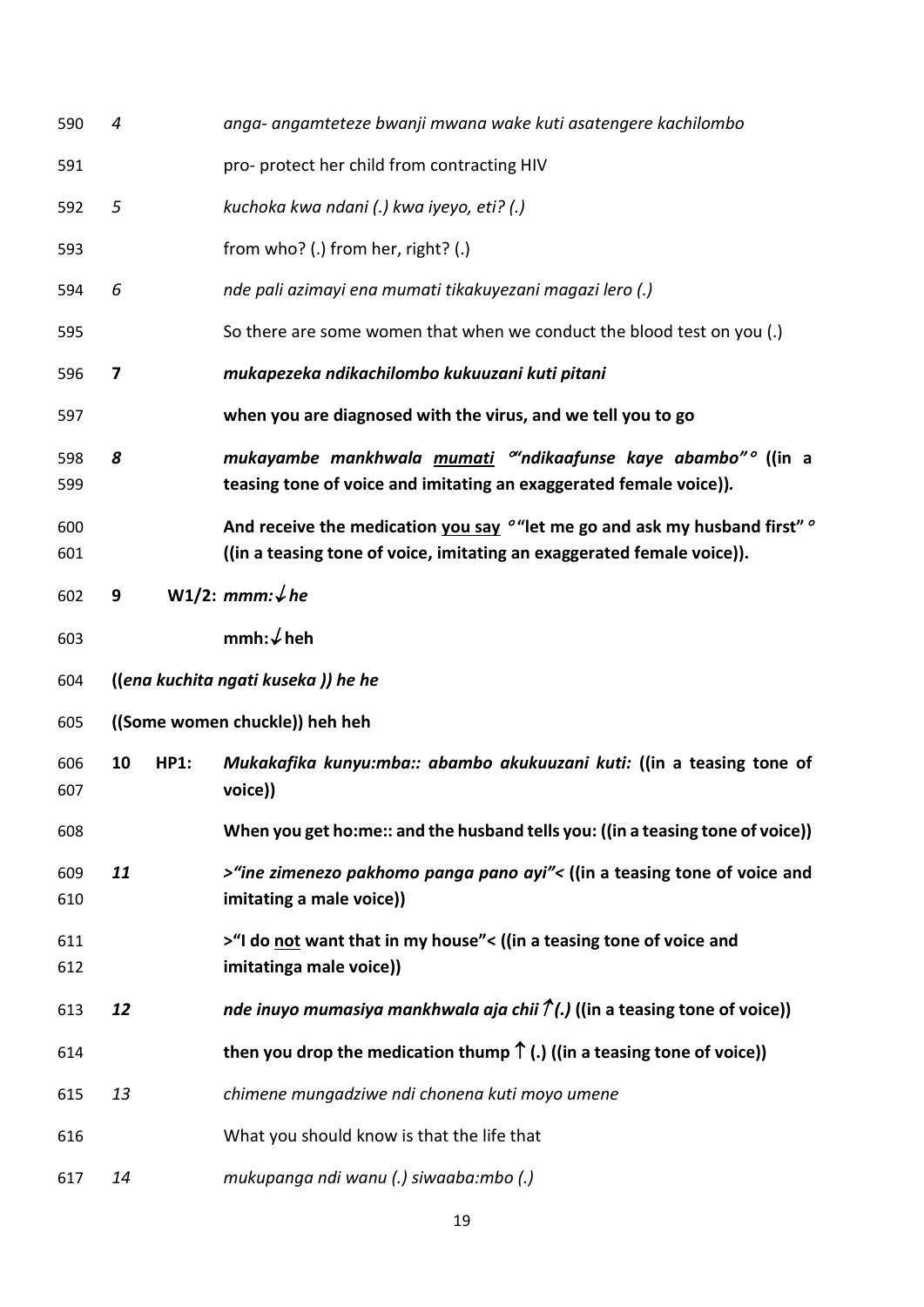| 618 |    |      | you are establishing is yours (.) not the husbaind's (.)                            |
|-----|----|------|-------------------------------------------------------------------------------------|
| 619 | 15 |      | ndi wanu ndi mwana (.)                                                              |
| 620 |    |      | it is for you and your baby (.)                                                     |
| 621 | 16 |      | inuyo mungasangalare mubereke <mwana ali="" kachilombo::?="" ndi="" oti=""></mwana> |
| 622 |    |      | Can you be pleased to bear <a a="" child="" has="" that="" virus::?=""></a>         |
| 623 | 17 |      | Tili limodzi? (.) Alipo angasangalare?                                              |
| 624 |    |      | Are we together? (.) Is there anyone who can be pleased?                            |
| 625 | 18 | W:   | Ayi                                                                                 |
| 626 |    |      | No.                                                                                 |
| 627 | 19 | HP1: | Kubereka mwana oti ali ndi kachilombo                                               |
| 628 |    |      | Giving birth to a baby that has a virus                                             |
| 629 | 20 |      | chifukwa choti abambo anamukaniza kumwa mankhwala?                                  |
| 630 |    |      | because the husband was stopping her from taking the medication?                    |
|     |    |      |                                                                                     |
| 631 | 21 | W:   | Ayi                                                                                 |
| 632 |    |      | No.                                                                                 |
| 633 | 22 | HP1: | Ngati zafika stage imeneyo (.)                                                      |
| 634 |    |      | If it reaches that stage (.)                                                        |
| 635 | 23 |      | yoti abambo akukukaniza kumwa mankhwala (.)                                         |
| 636 |    |      | of the husband stopping you from taking the medication (.)                          |
| 637 | 24 |      | pezani munthu wina wapadera (.) mukambirane nawo abambowo,                          |
| 638 |    |      | find a third person, an outsider (.) and discuss with the man,                      |
| 639 | 25 |      | mwachifatse (.) ndi momveka bwino, eti?                                             |
| 640 |    |      | calmly (.) and clearly, right?                                                      |
| 641 | 26 | W:   | mmm                                                                                 |
| 642 |    |      | mmh                                                                                 |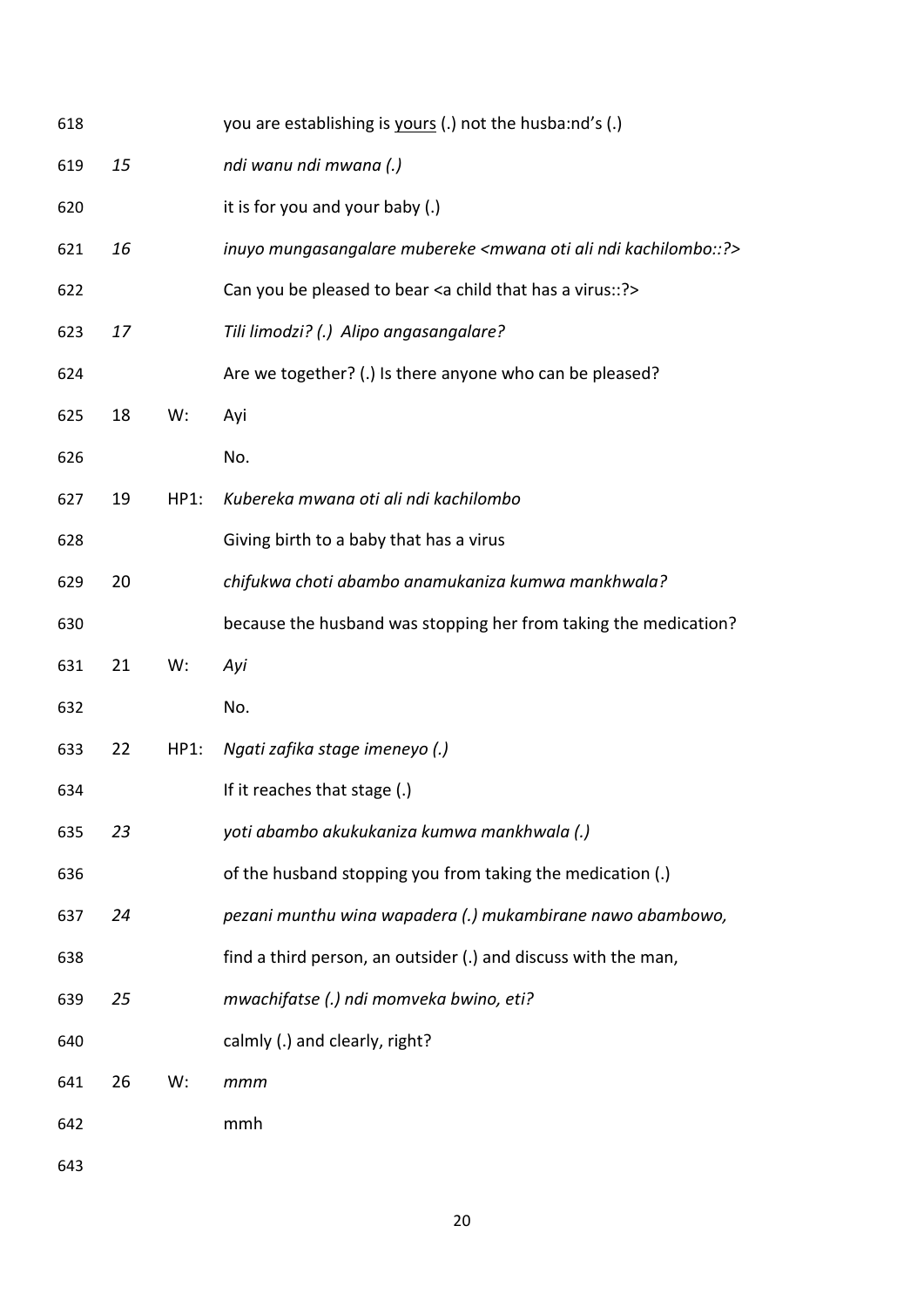The humour in this example occurs towards the end of the talk where the healthcare provider summarises the main ways through which HIV can be transmitted from mother to child (lines 1-5). Her contribution at this point performs at least three functions: to summarise the information provided earlier, to criticise the women's current practice (for being over-reliant on their husband's opinion), and to give them advice before leaving (which is a crucial element of HIV counselling (Silverman 1997)). The realization of humour starts in line 8 when the healthcare provider tells a short anecdote in which she creates the fantasy scenario of what the women might do when they get home after the talk. Imitating the women's voice and using direct speech (line 8) the healthcare provider makes fun of what she thinks they will do when they return to their husbands, namely asking their husbands (who are largely absent from these antenatal sessions) for advice rather than remembering and putting into action what the healthcare professionals have advised them (i.e. to take the medication). The humour emerges from the healthcare provider's enactment of the imagined situation, her overall teasing tone of voice, ventriloquizing the women's and also their husbands' voices (lines 8 and 11), and also her lexical choice (e.g. the emphasised exclamation 'thump' in line 12).

 Although the healthcare provider's humour here is less explicit and is greeted with less laughter than in the previous example, it is nevertheless successful (Liptak et al. 2014). Not only is it responded to by some laughter and other minimal feedback (line 9), but it also facilitates the healthcare provider's attempts to criticise the women for what she perceives 664 to be an over-reliance on their husbands in making decisions about HIV/AIDS treatment, while also preparing the floor for her subsequent more serious reminder of what she thinks the women should do instead (lines 13ff). This criticism addresses the observation that women in Malawi usually rely on their husbands (who are traditionally the head of the family) or other custodians, like grandmothers, to make decisions on their behalf, including those concerning their health (Jonasi 2007; Mbweza et al. 2008; MOH 2011). The move from this relatively subtle humour to more serious, non-humorous advice is smooth, and is achieved via a set of direct questions (lines 16-20) during which the healthcare provider changes the reference point from the hypothetical woman in her amusing anecdote back to the concrete women attending the antenatal counselling.

 The women's reactions signal that they have understood the healthcare provider even if they 675 do not agree with her imitation of the situation as the 'mmh:  $\sqrt{heh}$ ' with falling intonation indicates (line 9)*.* In Chichewa, 'mmh' uttered with a falling intonation often indicates disagreement (in contrast to 'mmh' with a flat intonation (line 26) which signals agreement). However, this mild expression of disagreement does not necessarily indicate the women's disapproval of the healthcare provider's assessment of the situation but could also be interpreted as (half playful, half serious) going along with the humour. This interpretation is further supported by the subsequent chuckles by some of the women (line 9).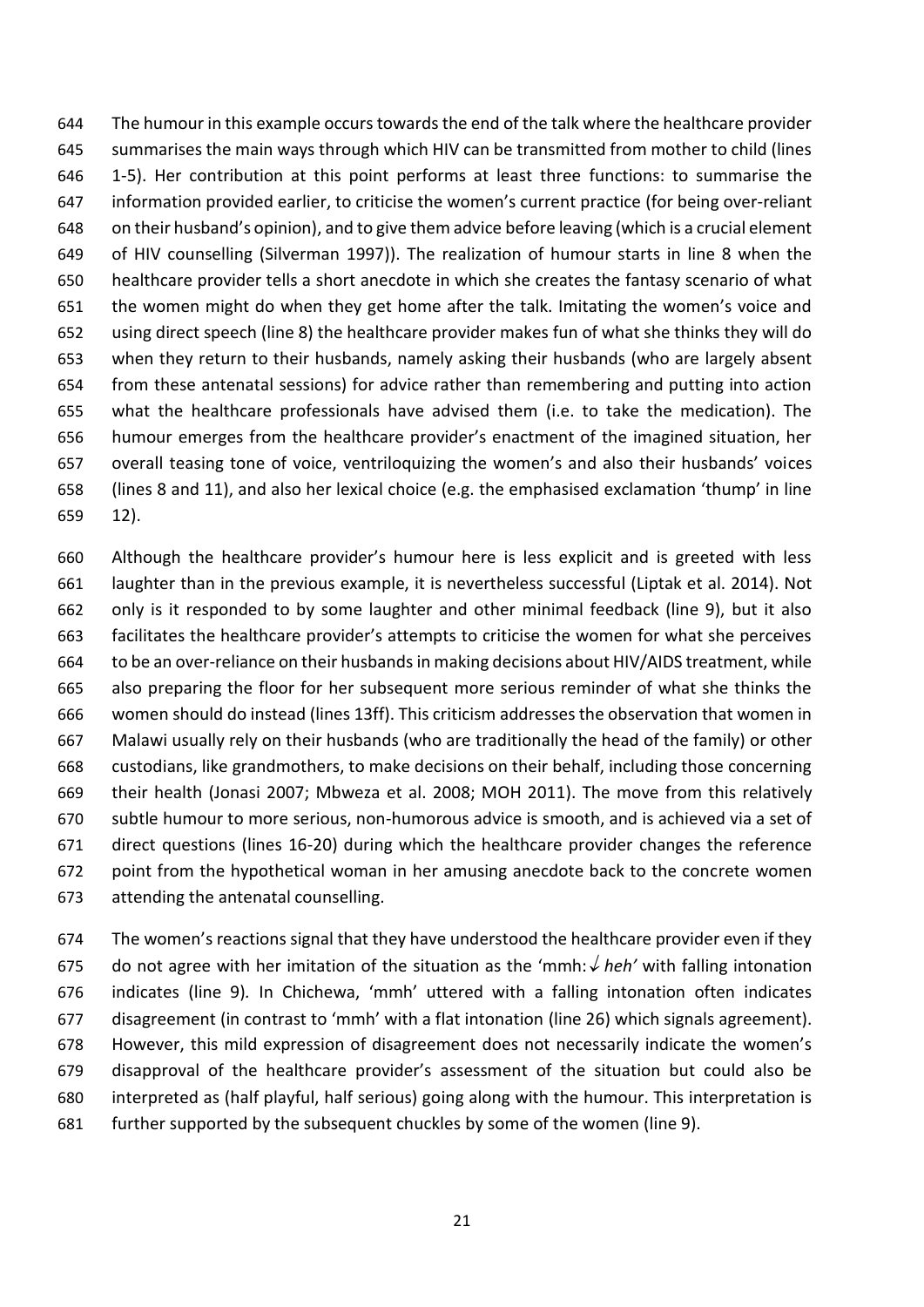Interestingly, the women do not produce any more laughter as the healthcare provider continues with her criticism and her (humorous) enactment of the imagined interaction between the women and their husbands (lines 10-12). Rather, they seem to have understood the change in tone from the humorous (albeit with a serious edge) to the more serious, and they respond accordingly (e.g. by answering the healthcare provider's questions (lines 18 and 20) and providing minimal feedback (line 26)) – which all signal that they are paying attention. The humour also helps the healthcare provider to reinforce the unequal power relations between herself and her audience, and to remind the women that she is the ultimate expert in medical matters pertaining to HIV/AIDS and her advice should thus be followed. In a way, 691 she thereby also empowers the women, who are constructed as collaborators in this  $-$  as is reflected, for example, in her question 'are we together?' (line 17, which reminds the women that they all share the same agenda and that the healthcare provider is 'on their side'). A similar effect is achieved by her construction of an 'us versus them' dichotomy in which she creates an in-group who knows better (consisting of herself and the women) which is put in opposition to the less knowledgeable husbands. So, in this short extract the healthcare provider, on the one hand, exercises her power and maintains and reinforces her powerful position as the more knowledgeable expert, while on the other hand she also empowers the women and assigns agency to them. The humour assists her in achieving these apparently contradictory functions.

#### **Discussion and conclusion**

 The analysis and discussion of four examples have illustrated that humour is a valuable strategy in the armoury of the healthcare providers who frequently use it throughout the antenatal HIV/AIDS counselling talks that we recorded at a rural hospital in Malawi. They employed humour mainly to reinforce solidarity with the pregnant women who attend these counselling sessions, thereby considerably contributing to creating a positive atmosphere in which the women feel more willing to make contributions and ask questions. This increased their contribution and engagement, as we have shown, and helped the healthcare providers to increase the women's participation in the discussion about HIV/AIDS and the associated sharing and negotiation of knowledge, which are important elements of these encounters. It also facilitated the discussion of taboo topics (largely relating to sexual practices and genitals), which are frequently referred to and which are an integral part of the content that needs to be covered in these counselling sessions. Thus, like in Hakaana's (2001, 2002) studies, participants in our research also used humour (and laughter) to mitigate sensitive and potentially embarrassing aspects. But our analysis has also shown that humour is an ambiguous strategy, and that in addition to minimising asymmetrical power relations and empowering clients (see also Zayts and Schnurr 2017), it may equally well be used to criticise 719 them thereby reinforcing existing asymmetries.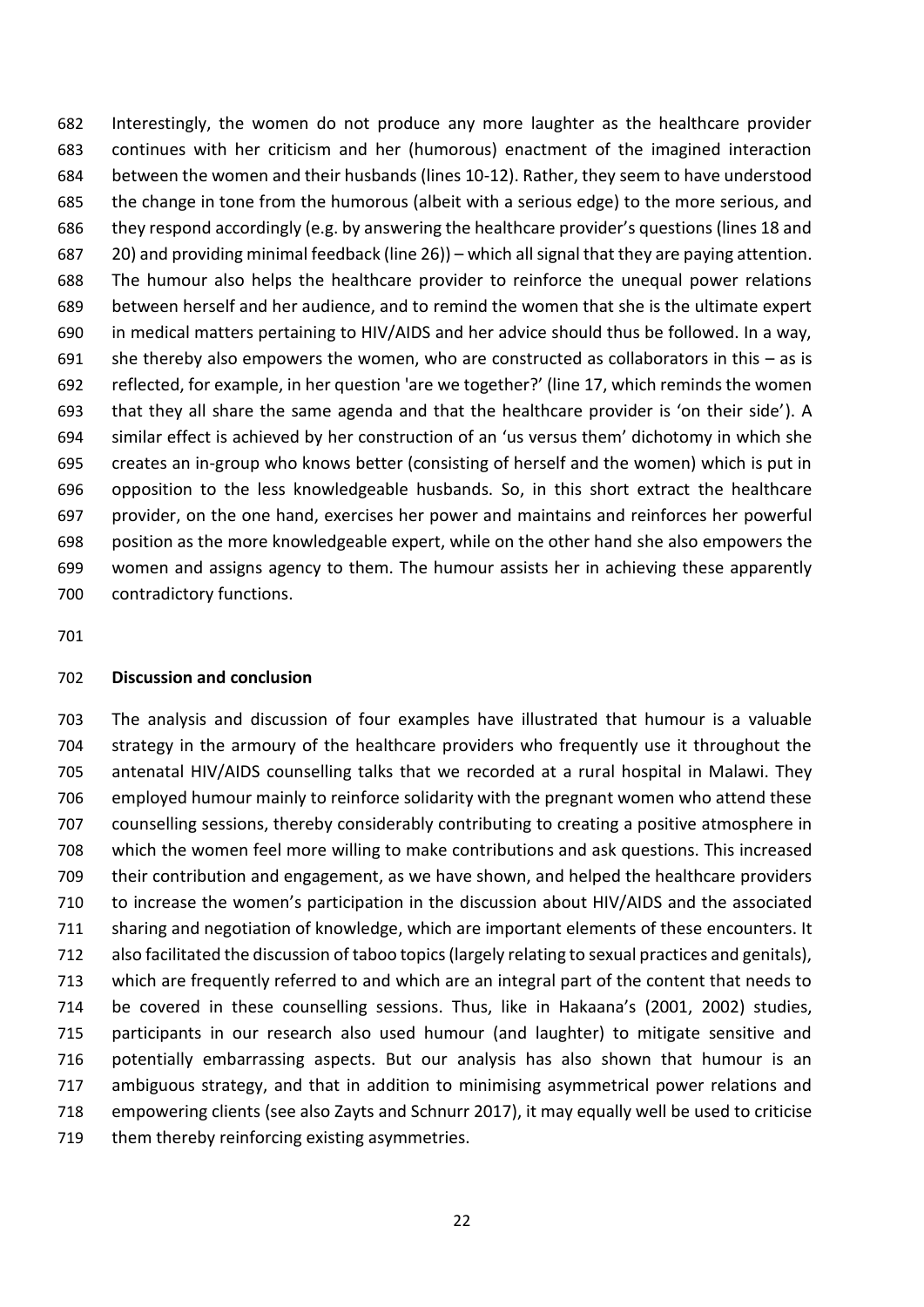While the humour that performed these functions in our data was often self-directed by the healthcare provider (e.g. in the form of self-denigrating humour as in Examples 1 and 2) or at a larger collective including both women and healthcare provider (Example 3), sometimesthe humour was also directed at the women. This was particularly the case in those examples where the healthcare providers mobilised the 'corrective potential' (Weisfeld 1993: 157) of humour to criticise the pregnant women for their current practices and lifestyle (Example 4) or their lack of engagement with the counselling (for more examples, see Chimbwete-Phiri fc). In these instances, the healthcare providers would tease the women or make fun of them (e.g. by creating a fantasy scenario and imitating their voices). Although this is a potentially risky and threatening move, wrapping this criticism in humour proved very useful and turned out to be beneficial for the counselling as it increased the women's engagement and participation. It is precisely this ability of humour to perform multiple, sometimes ambiguous functions – including the creation of solidarity as well as criticising others – that makes it an excellent means to assist the counsellors in achieving their objectives.

 Interestingly, unlike Pizzini (1991) we did not observe the humour to occur primarily at particularly tense moments but rather there was humour and laughter throughout the counselling sessions. And unlike previous research on self-denigrating humour in medical contexts, which largely focused on the various functions and effects of this type of humour when used by the patients (e.g. McCreaddie and Wiggins 2008; Du Pré and Beck 1997; Berger et al. 2004), we found that that it was frequently used by the healthcare providers to achieve various positive outcomes. This study has thus provided further evidence that humour is indeed a constitutive discursive strategy in medical contexts, and we hope that by exploring the role of humour in the under-researched context of antenatal HIV/AIDS consultations in Malawi, we contribute to the growing body of discourse analytical research on humour in medical contexts. While the focus of this study was the ways in which those in more powerful positions, i.e. the healthcare providers, used humour, we believe that an important avenue for future research is to explore 'the other side' of medical consultations and look at how patients and clients make use of humour to achieve their objectives, and possibly challenge and subvert the largely asymmetrical power relations and knowledge distribution that still characterise many medical encounters.

 Moreover, we believe that a better understanding of the ways in which healthcare professionals and clients participate in these consultations, and how they collaboratively construct knowledge about HIV/AIDS, may contribute to the long needed improvement of the HIV/AIDS counselling services currently offered in Malawi. Identifying and describing some of the discursive strategies that facilitate the aims of these counselling sessions – especially those that successfully contribute to creating an atmosphere where the pregnant women are more likely to actively engage in the exchange and negotiation of knowledge – are thus useful endeavours which will hopefully lead to increasing patient participation and ultimately treatment adherence.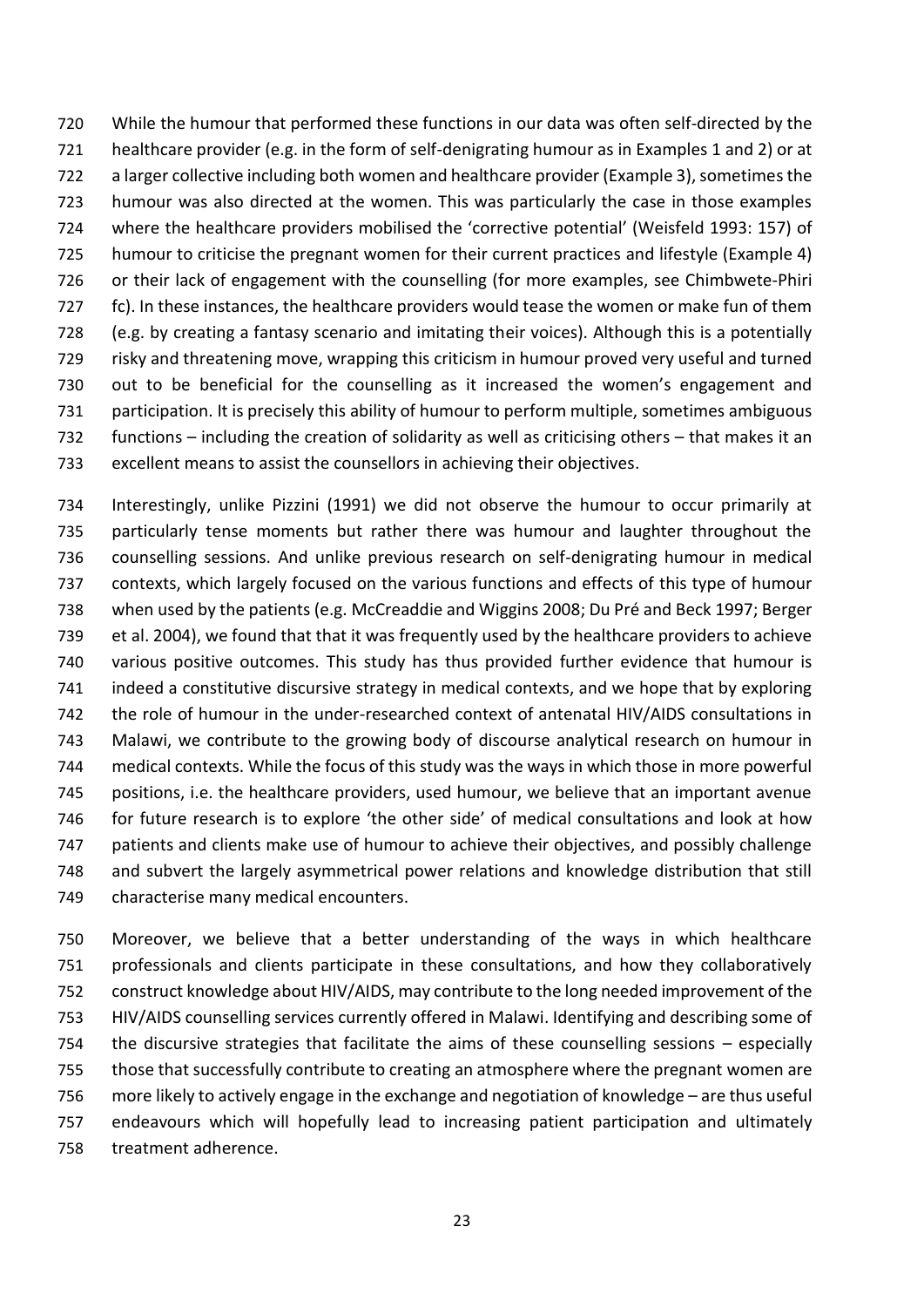## **Acknowledgements**

 We would like to thank the participants who allowed us to observe and record their interactions; and Malcolm MacDonald and the two anonymous reviewers for their insightful comments on an earlier version of the paper. All remaining infelicities are, of course, our own.

## **TRANSCRIPTION CONVENTIONS**

- (.) A regular pause or gap of less than a second.
- (n) Number in parenthesis indicates a pause in speakers' talk of more than a second.
- 770 :: Stretched or prolonged sounds, the length of the row of colons represents the 771 prolongation of the sound.
- (( )) Descriptions and comments by authors.
- ? indicates a rising intonation for a question
- 774  $\uparrow$  indicates a rising intonation
- 775  $\downarrow$  indicates a falling intonation
- . indicates a stopping intonation
- , indicates flat or continuing intonation
- 'phrase' indicates speaker's quoted talk
- [ Indicates beginning of overlapping talk
- [ indicates end of overlapping talk
- °word° Indicates sounds that are softly uttered than the surrounding talk
- WORD Capitals for words indicate sounds that are louder than the surrounding talk.
- 783 >fast< indicates talk that is noticeably faster than the surrounding talk
- <slow> indicates talk that is slower than the surrounding talk.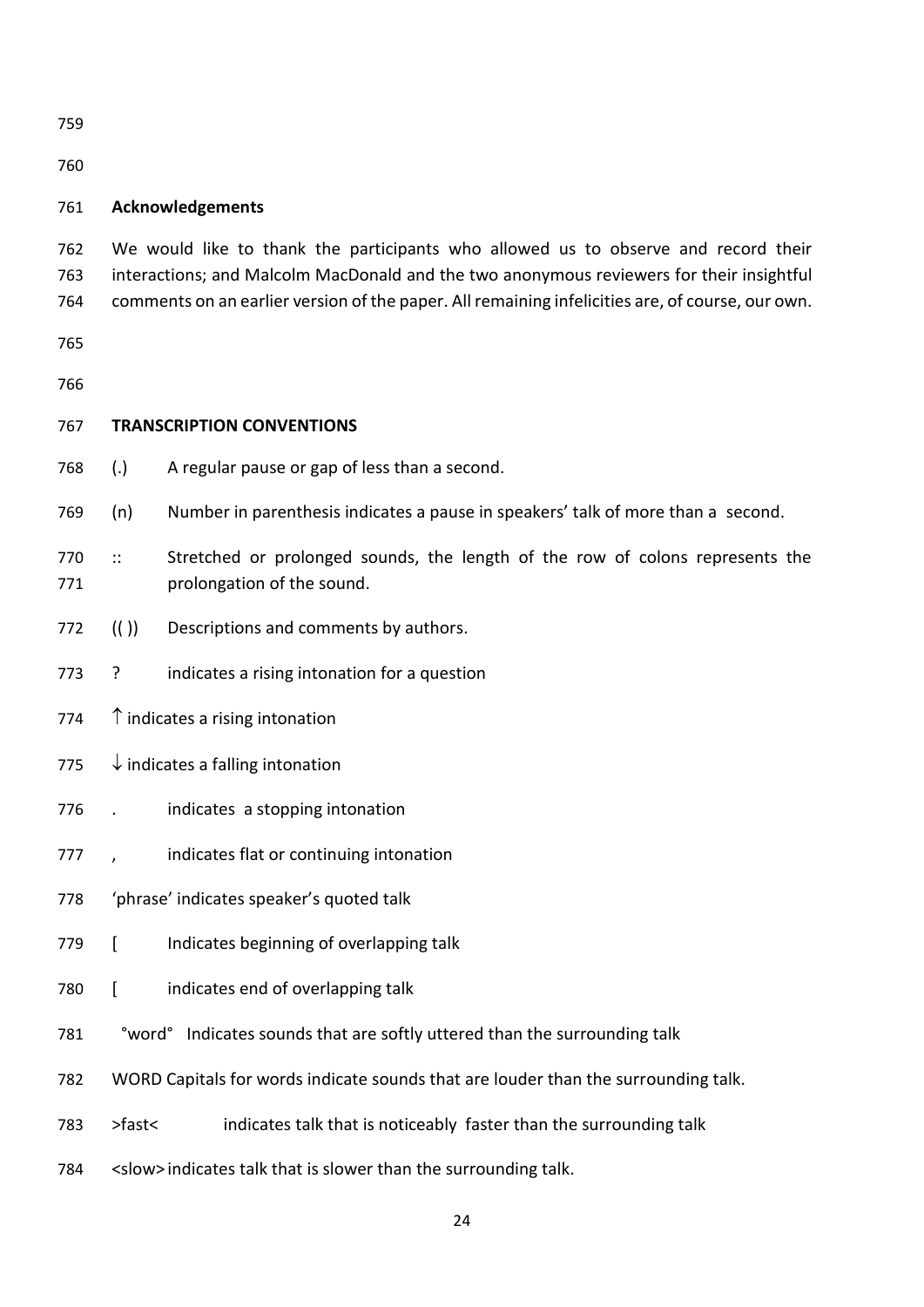| 785 |            | indicates words that are cut-off or unfinished    |
|-----|------------|---------------------------------------------------|
| 786 |            | indicates latching talk                           |
| 787 |            | indicates emphasis by the speaker                 |
| 788 |            | ellipses indicate omission of talk in the segment |
| 789 | heh or hah | indicate laughter                                 |
| 790 | hh         | outbreath during speech denotes laughter          |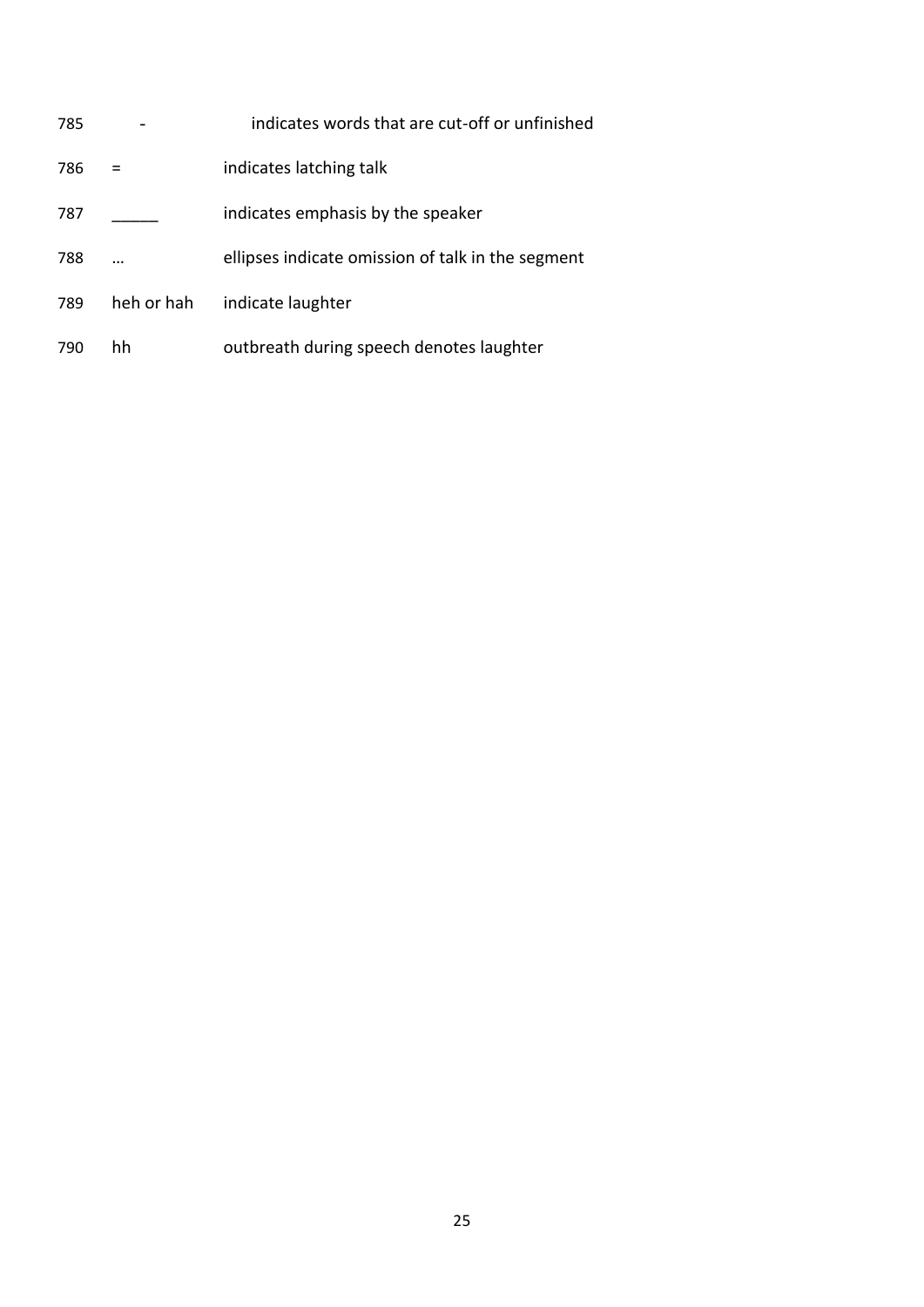#### **REFERENCES**

- Adams, P., 2002. Humour and love: The origination of clown therapy. Postgraduate Medical Journal 78, 447-448.
- Alberts, J.K., 1992. An inferential/strategic explanation for the social explanation of teases. Journal of Language and Social Psychology 11 (3), 153-177.
- Barsoux, J.L., 1993. Funny business. Humour, management and business culture. Cassell, London.
- Bennett, M. P. and Lengacher, C., 2006. Humor and laughter may influence health: II. Complementary Therapies and Humor in a Clinical Population. eCAM 3 (2),187– 190.
- Bennett, H. J., 2003. Humour in medicine. Southern Medical Journal. 96 (12), 1257-1261.
- Berger, J. T., Coulehan, J., & Belling, C. 2004. Humor in the physician-patient encounter. Archives of Internal Medicine 164 (8), 825-830.
- Billig, M., 2001. Humour and hatred: The racist jokes of the Ku Klux Klan. Discourse & Society 12 (3), 267-289.
- Breitinger, E., 2011. HIV/AIDS poster campaigns in Malawi. In: Barz, G. and Cohen, J.M. (Eds.) The Culture of AIDS in Africa: Hope and Healing Through Music and the Arts Oxford University Press , Oxford, pp. 131-143.
- Brown, R. B. and Keegan, D., 1999. Humor in the hotel kitchen. Humor 12 (1),47-70.
- Bowie, C. and Mwase, T., 2011. Assessing the use of an essential health package in a sector wide approach in Malawi. Health Research Policy and Systems 9 (1), 1-10.
- Boyle, G.J. and Joss‐Reid, J.M., 2004. Relationship of humour to health: A psychometric investigation. British Journal of Health Psychology 9 (1), 51-66.
- Candlin, S., 2006. Constructing knowledge, understanding and meaning between patients and nurses. In: Gotti, M. and Salager-Meyer, F. Advances in Medical Discourse Analysis: Oral and Written Contexts. Peter Lang AG International Academic Publishers, Bern, Germany, pp. 65-86.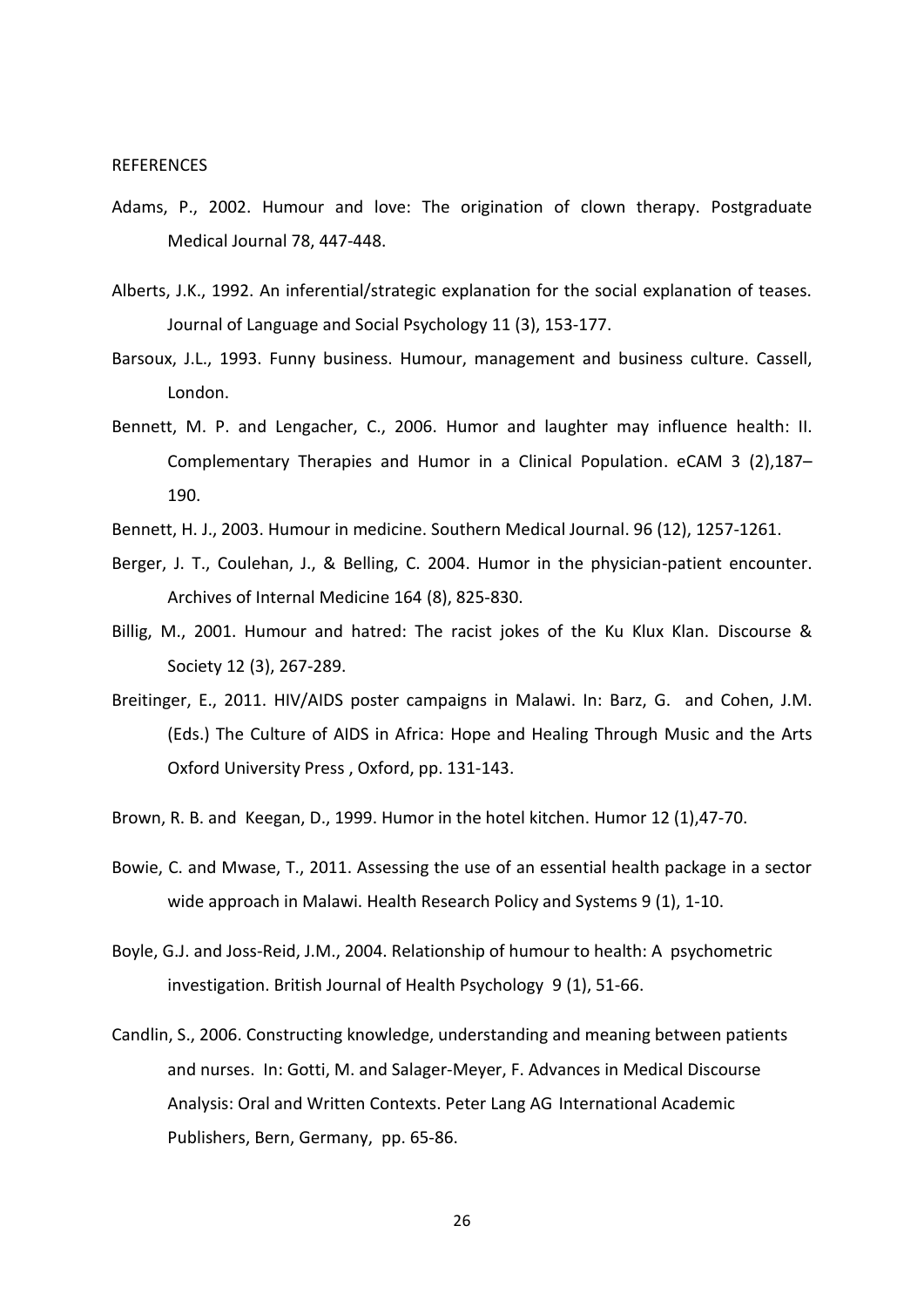- Chimbwete-Phiri, R., fc. The reproduction and negotiation of knowledge in HIV/AIDS consultations in Malawi. PhD thesis, in progress. University of Warwick.
- Chirwa, M. L., 2011. Knowledge synthesis on Malawi health system: Literature review. Connecting health research in Africa and Ireland consortium (ChRAIC). , [www.chraic.org/wp-content/uploads.](http://www.chraic.org/wp-content/uploads) (Accessed 23.11.2015)
- Clark, A., Seidler, A. and Miller, M., 2001. Inverse association between sense of humor and coronary heart disease. International Journal of Cardiology 80 (1), 87-88.
- Coser, R. L., 1960. Some social functions of laughter: A study of humour in a hospital setting. Human Relations 12, 171-182.
- Dionne, K. Y. and Poulin, M., 2013. Ethnic identity, region and attitudes towards male circumcision in a high HIV-prevalence country. Global Public Health: An International Journal for Research, Policy and Practice 8 (5), 607-618.
- Donalue, M. C.; Dube, Q.; Dow, A., Umra, E.; and Van Rie, A., 2012. "They have already thrown away their chicken": barriers affecting participation by HIV-infected women in care and treatment programs for their infants in Blantyre, Malawi. AIDS Care: Psychological and Socio-medical Aspects of AIDS/HIV 24 (10), 1233-1239.
- Drescher, M., 2010. Contextualising local knowledge: Reformulations in HIV/AIDS prevention in Burkina Faso. In: Higgins, C. and Norton, B. (Eds.) Language and HIV/AIDS. MPG Books group, Bristol, UK, pp. 197-213.
- du Pré, A. and Beck, C.S., 1997. " How can I Put this?" Exaggerated Self-Disparagement as Alignment Strategy during Problematic Disclosures by Patients to Doctors. Qualitative Health Research 7 (4), 487-503.
- Eisenberg, A., 1986. Teasing: Verbal play in Mexican homes. In: Schieffelin, B. and Ochs, E. (Eds), Language socialization across cultures. Cambridge University Press, Cambridge, UK, pp. 182-198.
- Francis, L.; Mohanan, K. and Berger, C., 1999. A laughing matter? The uses of humor in medical interactions. Motivation and Emotion 23 (2), 155-174.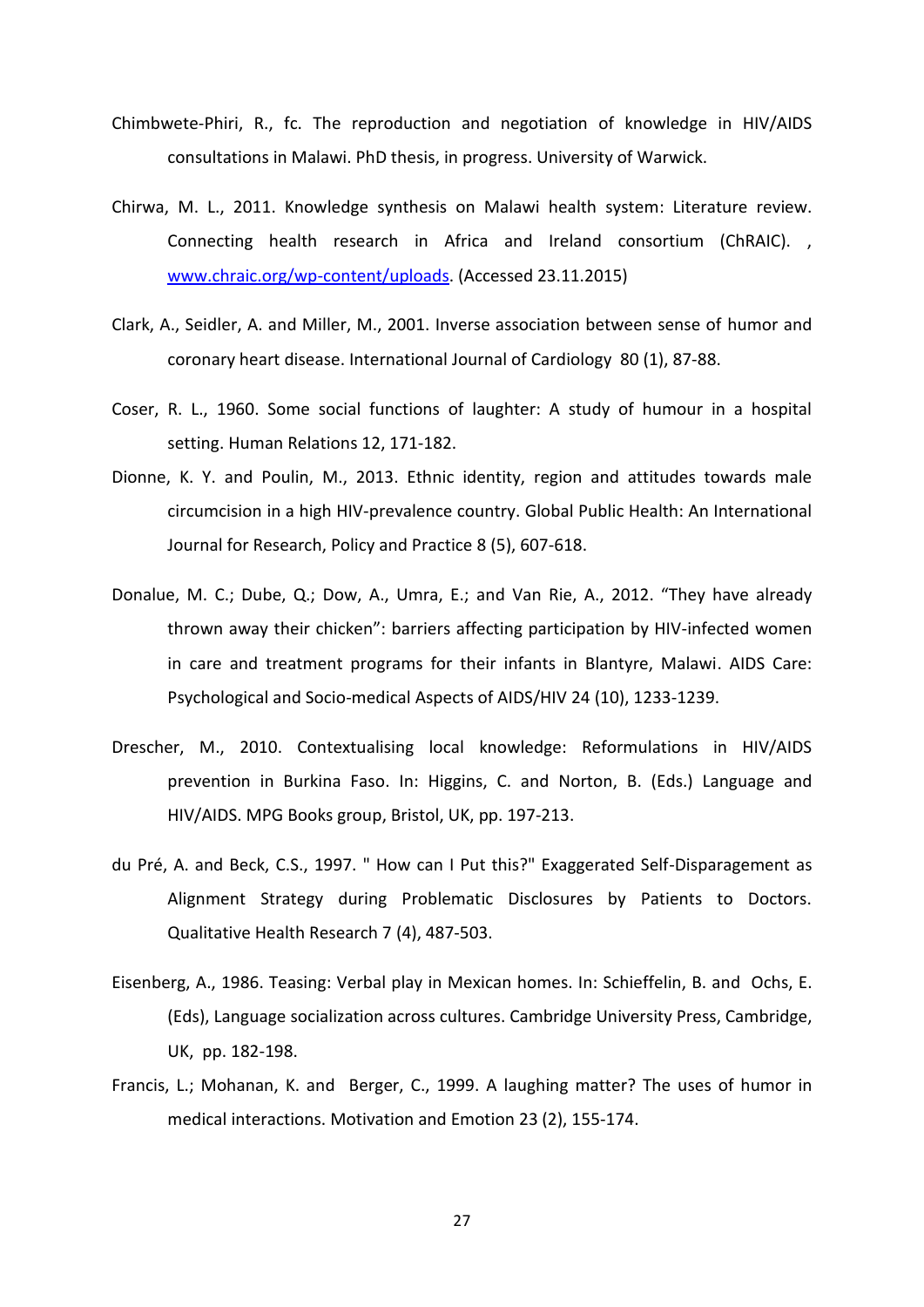- Freitas, E. S. L., 2016. Crude and taboo humour in television advertising: An analysis of commercials for consumer goods. In: Taboo Comedy . Palgrave Macmillan: UK, pp. 173-189.
- Glenn, P., 2003. Laughter in Interaction. Cambridge University Press, Cambridge, UK.
- Granek-Catarivas, M., Goldstein-Ferber, S., Azuri, Y., Vinker, S. and Kahan, E., 2005. Use of humour in primary care: different perceptions among patients and physicians. Postgraduate Medical Journal 81,126–130.
- Griffiths, L., 1998. Humour as resistance to professional dominance in community mental health teams. Sociology of Health and Illness 20 (6), 874-895.
- Gumperz, J., 1982. Discourse Strategies: Studies in Interactional Sociolinguistics (Vol 1). Cambridge University Press, Cambridge.
- Haakana, M., 2001. Laughter as a patient's resource: Dealing with delicate aspects of medical interaction. Text – Interdisciplinary Journal for the Study of Discourse 21 (1– 2), 187–219.
- Haakana, M., 2002. Laughter in medical interaction: From quantification to analysis, and back. Journal of Sociolinguistics 6 (2), 207–35.
- Habib, R., 2008. Humor and disagreement: Identity construction and cross-cultural enrichment. Journal of Pragmatics 40, 1117–1145.
- Hay, J., 2001. The pragmatics of humor support. International Journal of Humor Research 14 (1), 55-82.
- Heath, C., 1992. Diagnosis in the general-practice consultation. In: Drew, P. and Heritage, J. (Eds.) Talk at Work: Interaction in Institutional Settings. Cambridge University Press, Cambridge, UK, pp. 235 -267.
- Higgins, C. and Norton, B. (Eds.), 2010. Language and HIV/AIDS. MPG Books group, Bristol, UK.
- Holmes, J., 2000. Politeness, power and provocation: How humour functions in the workplace. Discourse Studies 2 (2), 159-185.
- Holmes, J. and Marra, M., 2002. Over the edge? Subversive humor between colleagues and friends. Humor 15 (1), 65-87.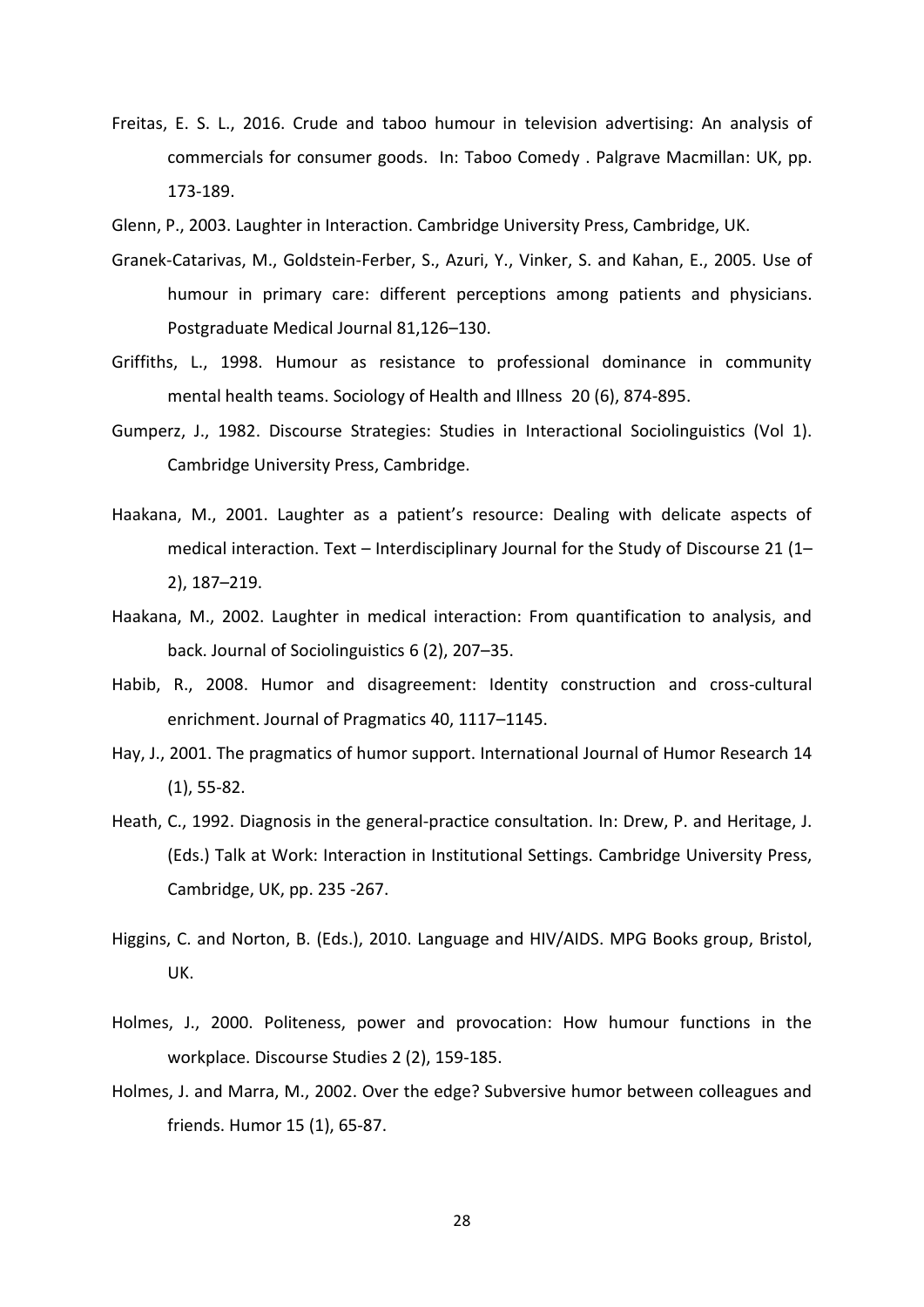- Holmes, J., Marra, M. and Burns, L., 2001. Women's humour in the workplace. A quantitative analysis. Australian Journal of Communication 28 (1), 83 ‐108.
- Houston, D. M., Mc Kee, K. J., Carroll, L. and Marsh, H., 1998. Using humour to promote psychological wellbeing in residential homes for older people. Aging & Mental Health 2 (4), 328-332.
- Jonasi, S., 2007. What is the role of a grandmother in a Malawian society and how can we as health workers support her? Malawi Medical Journal 19 (3), 126-127.
- Kawale, P., Mindry, D., Stramotas, S., Chilikoh, P., Phoya, A., Henry, K., Elashoff, D., Jansen, P. and Hoffman, R., 2014. Factors associated with desire for children among HIV-infected women and men: A quantitative and qualitative analysis from Malawi and implications for the delivery of safer conception counselling. AIDS Care: Psychological and Socio-medical Aspects of AIDS/HIV 26 (6), 769- 776.
- Koller, D. and Gryski, C., 2008. The life threatened child and the life enhancing clown: Towards a model of therapeutic clowning. eCAM 5 (1), 17–25.
- Liptak, A., Tate, J., Flatt, J., Oakley, M. A., and Lingler, J., 2014. Humor and laughter in persons with cognitive impairment and their caregivers. Journal of Holistic Nursing 32 (1), 25-34.
- Martin, R.A., 2001. Humor, laughter, and physical health: methodological issues and research findings. Psychological bulletin 127(4), p.504.
- Maynard, D. W., 1992. On clinicians co-implicating recipients' perspective in the delivery of diagnostic news. In: Drew, P. and Heritage, J. (Eds.) Talk at Work: Interaction in Institutional Settings. Cambridge University Press, Cambridge, UK, pp. 331-358).
- Mbweza, E., Norr, F. K. and McElmurry, B., 2008. Couple decision making and use of cultural scripts in Malawi. Journal of Nursing Scholarship 40 (1), 12-19.
- McCoy, D., Ashwood, S. H., Ratsma, E., Kemp, J., and Rowson, M., 2004. Going from bad to worse: Malawi's maternal mortality. An analysis of the clinical, health systems and underlying reasons with recommendations for national and international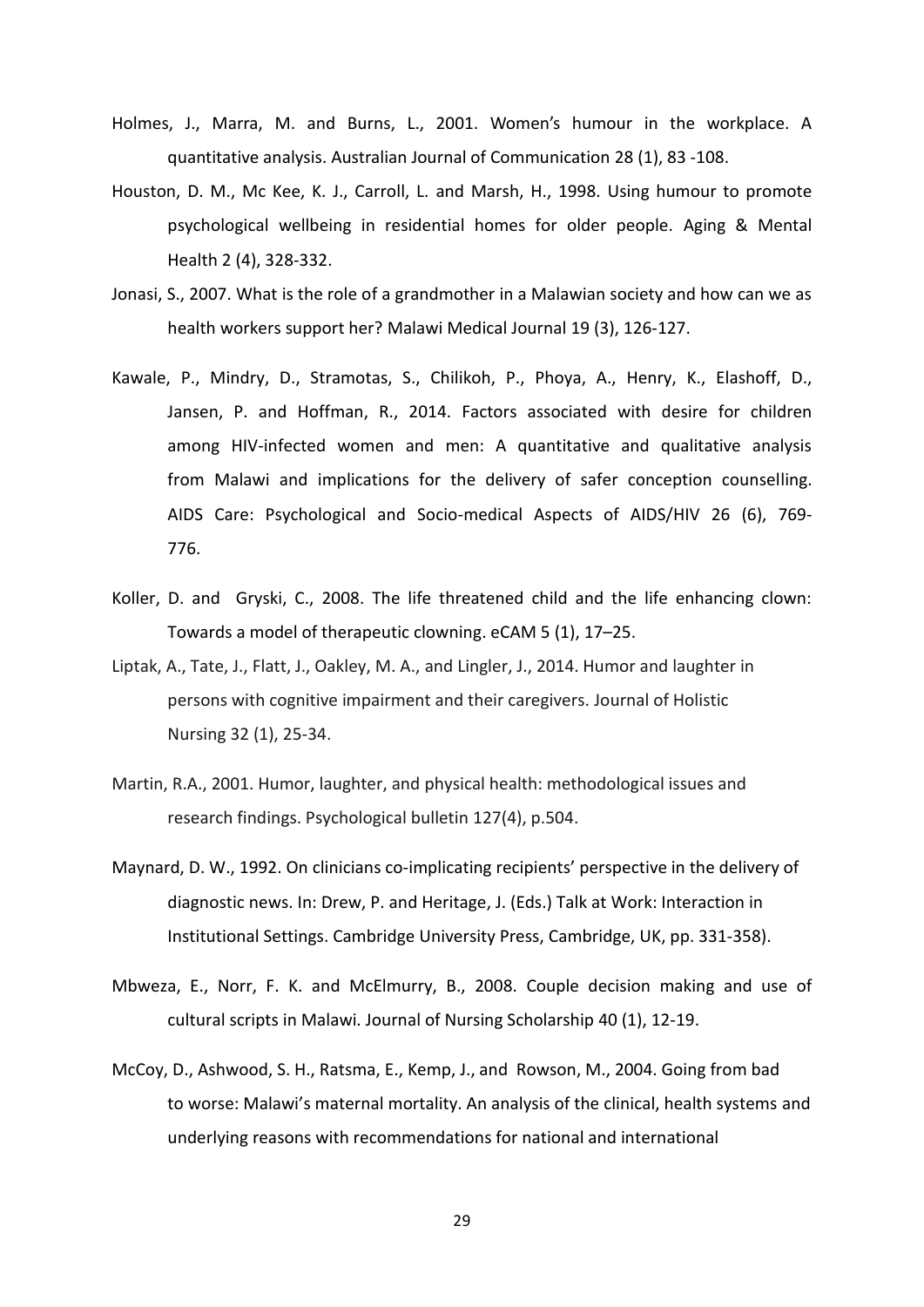stakeholders. (report commissioned by UN Millenium Project)

<http://www.hst.org.za/publications> (Accessed on 13.10.2015)

- McCreaddie, M., and Wiggins, S., 2008. The purpose and function of humour in health, health care and nursing: a narrative review. Journal of Advanced Nursing 61 (6), 584–595.
- McKeown, G., 2016. Laughter and humour as conversational mind-reading displays. In: International Conference on Distributed, Ambient and Pervasive Interactions. Springer, London, UK, pp. 317-328).
- Mitchell, C., and Smith, A., 2003. 'Sick of AIDS': life, literacy and South African youth. Culture, Health & Sexuality 5 (6), 513-522.
- Mitchell, C., Stuart, J., DeLange, N., Moletsane, R., Buthelezi, T, Larkin, J. and Flicker, S., 2010. In: Higgins, C. and Norton, B. (Eds.) Language and HIV/AIDS. MPG Books group, Bristol, UK , pp. 214-232.
- Ministry of Health, 2011. Malawi Health Sector Strategic Plan 2011 2016. Government of Malawi. www.nationalplanningcycles.org
- Ministry of Health, 2012. Malawi national plan for the elimination of mother to child transmission. Government of Malawi. www.emtct-iatt.org
- National AIDS Commission, 2011. Malawi National HIV and AIDS strategic plan, 2011- 2016. www.aidsmalawi.org.mw
- National AIDS Commission, 2014. Malawi National strategic plan for HIV and AIDS, 2015-2020. www.aidsmalawi.org.mw
- National Statistical Office, 2008. Malawi Census Report. Malawi Government Publications, Zomba, Malawi.
- Norrick, N. and Spitz, A., 2008. Humor as a resource for mitigating conflict in interaction. Journal of Pragmatics 40, 1661–1686.
- Paul, S., 2012. Group counseling and therapy. In: Feltham, C. and Horton, I. (Eds.) The SAGE Handbook of Counseling and Psychotherapy. SAGE publications, London, UK, pp. 617 -625).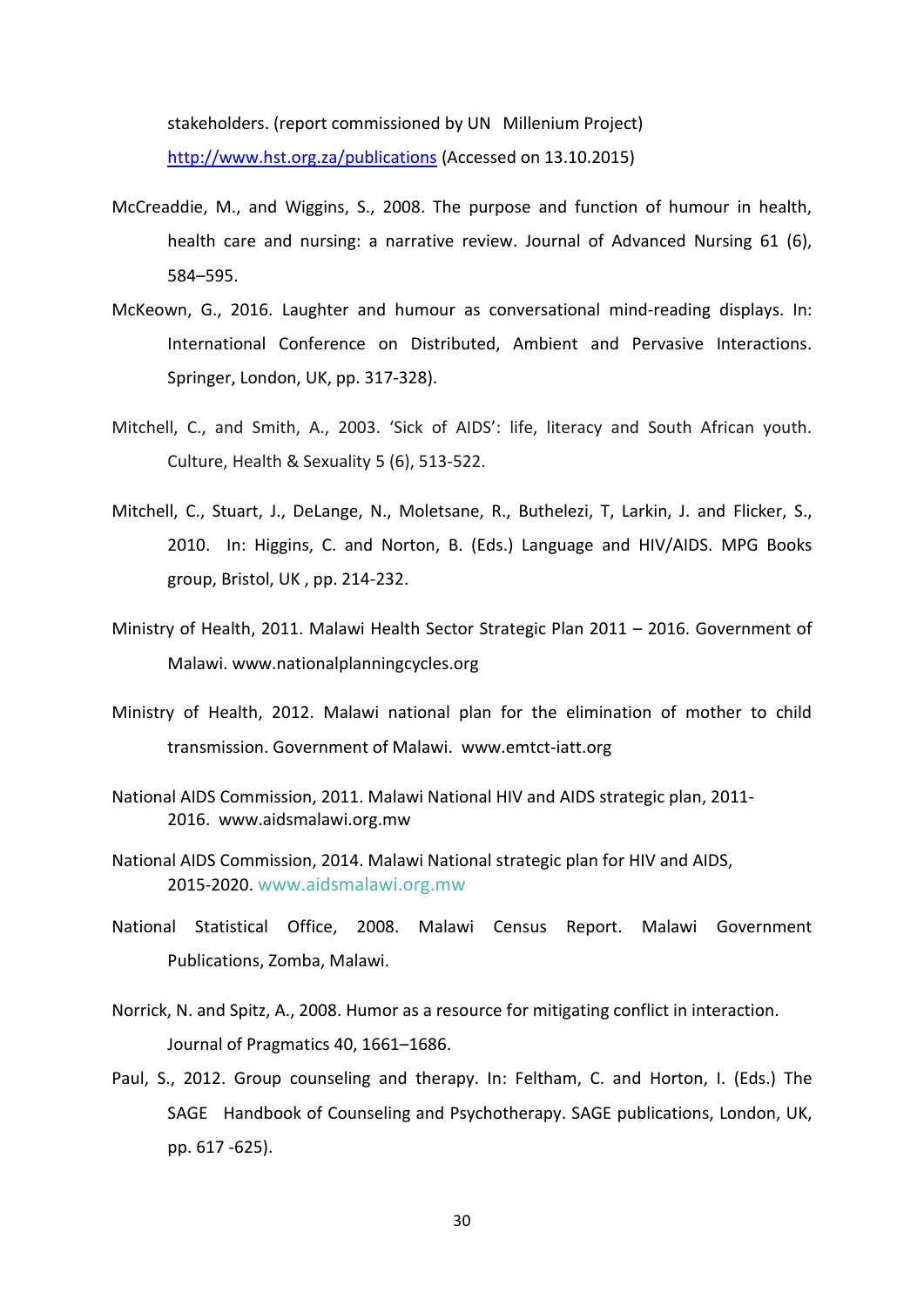- Penn, C., Watermeyer, J., and Evans, M., 2011. Why don't patients take drugs? The role of communication in patient adherence and work of the pharmacist in HIV/AIDS. Patient Education Counselling 83, 310-318.
- PEPFAR, 2013, Malawi 2013 operations plan report. [www.pepfar.gov/documents/organization/222173.pdf](http://www.pepfar.gov/documents/organization/222173.pdf) (20.10.2014)
- Pizzini, F., 1991. Communication hierarchies in humour: Gender differences in the obstetrical/gynaecological setting. Discourse & Society 2.4: 477-488.
- Parkhurst, J.O., Chilongozi, D. and Hutchinson, E., 2015. Doubt, defiance, and identity: Understanding resistance to male circumcision for HIV prevention in Malawi. Social Science & Medicine 135, pp.15-22.
- Rees, C. E. and Monrouxe, L. V., 2010. "I should be lucky ha ha ha ha": The construction of power, identity and gender through laughter within medical workplace learning encounters. Journal of Pragmatics 42.12: 3384-3399.
- Robinson, J. D., 2006. Soliciting patients' presenting concerns. In: Heritage, J. and Maynard, D. (Eds.) Communication in Medical Care: Interaction between Primary Care Physicians and Patients. Cambridge: Cambridge University Press, Cambridge, UK , pp. 22 – 47.
- Ross, B., 1992. That's a Good One! Corporate Leadership with Humor. Avant Books, San Marcos.
- Sala, F., Krupat, E., and Roter, D., 2002. Satisfaction and the use of humor by physicians and patients. Psychology and Health 17(3), 269-280.
- Sanders, T., 2004. Controllable laughter: Managing sex work through humour. Sociology 38 (2), 273-291.
- Sarangi, S and Brookes-Howell, L., 2006. Recontextualising the familial lifeworld in genetic counselling case notes. In: Gotti, M. and Salager-Meyer, F. (Eds.) Advances in Medical Discourse Analysis: Oral and Written Contexts. Peter Lang AG International Academic Publishers, Bern, Germany, pp. 197-225.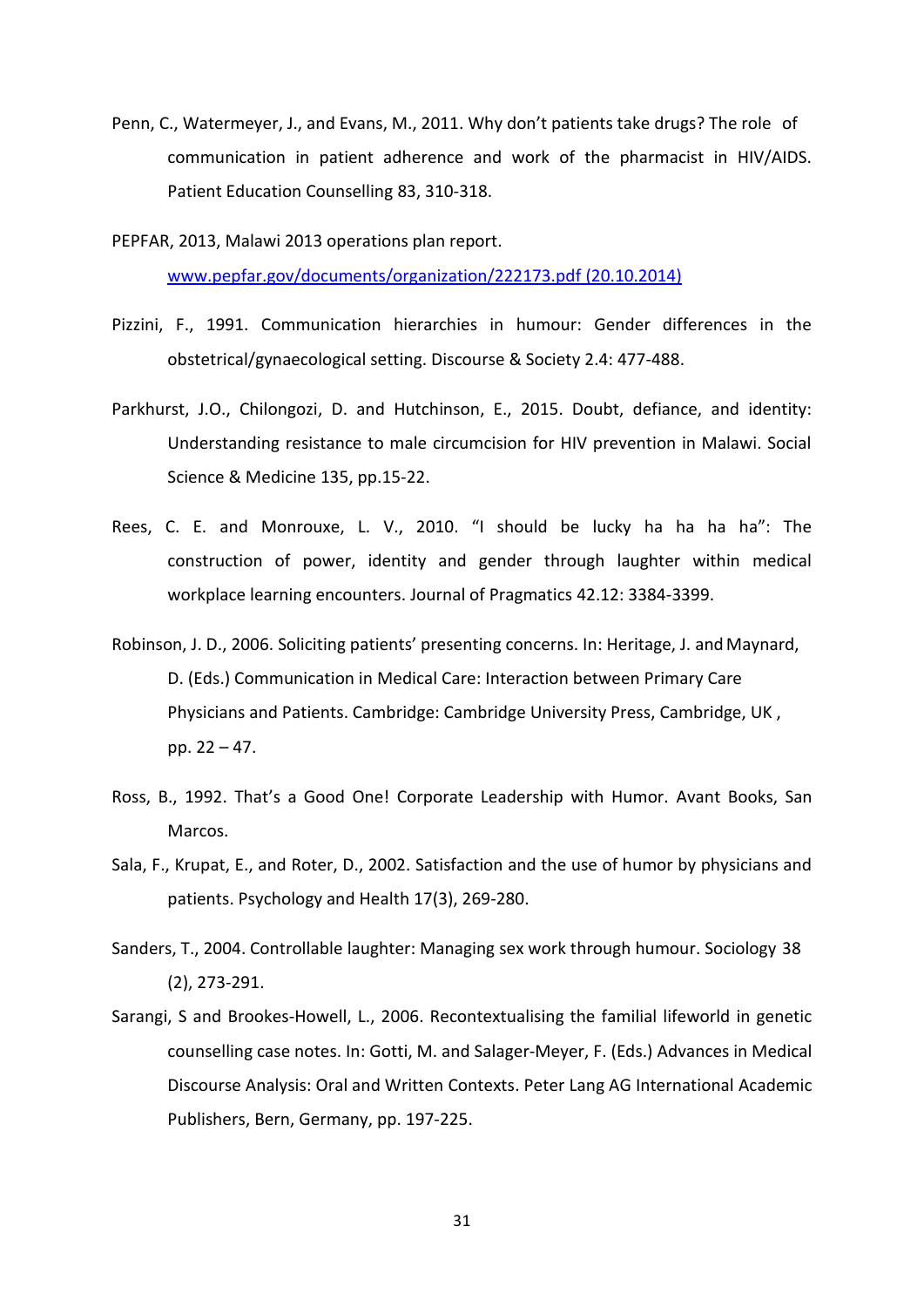- Sarangi, S. and Roberts, C. eds., 1999. Talk, work and institutional order: Discourse in medical, mediation and management settings (Vol. 1). Berlin: Walter de Gruyter, Berlin, Germany.
- Schnurr, S. and Chan, A., 2009. Leadership discourse and politeness at work. A cross cultural case study of New Zealand and Hong Kong. Journal of Politeness Research 5 (2), 131- 157.
- Schnurr, S. and Plester, B., 2017. Functionalist discourse analysis of humor. In S. Attardo S. (Ed.), The Routledge Handbook of the Linguistics of Humor. Routledge: Abingdon.
- Scott, T., 2007. Expression of humour by emergency personnel involved in sudden deathwork. Mortality 12 (4), 350-364.
- Seidel, G., 1993. The competing discourses of HIV/AIDS in sub-Saharan Africa: Discourses of rights and empowerment vs. discourses of control and exclusion. Social Science and Medicine 36 (3), 175-194.
- Silverman, D., 1997. Discourses of counselling: HIV counselling as social interaction. SAGE publications, London, UK.
- Support for Service Delivery Integration Communication (SSDI), 2013. Perceptions regarding healthy and unhealthy families: Formative research finding from selected districts in Malawi. USAID, Lilongwe, Malawi.
- Stallone, L. and Haugh, M., In press. Joint fantasising as relational practice in Brazilian Portuguese interactions, Language & Communication (2016), http://dx.doi.org/10.1016/j.langcom.2016.08.012
- Strunck, J. and Lassen, I., 2011. The discursive construction of self-positioning amongst minority ethnic patients in a hospital ward. Journal of Multicultural Discourses 6 (3), 273-290.
- Stuber, Margaret, Sherry Dunay Hilber, Lisa Libman Mintzer, Marleen Castaneda, Dorie Glover and Lonnie Zeltzer, 2009. Laughter, Humor and Pain Perception in Children: A Pilot Study. eCAM 6 (2), 271–276.